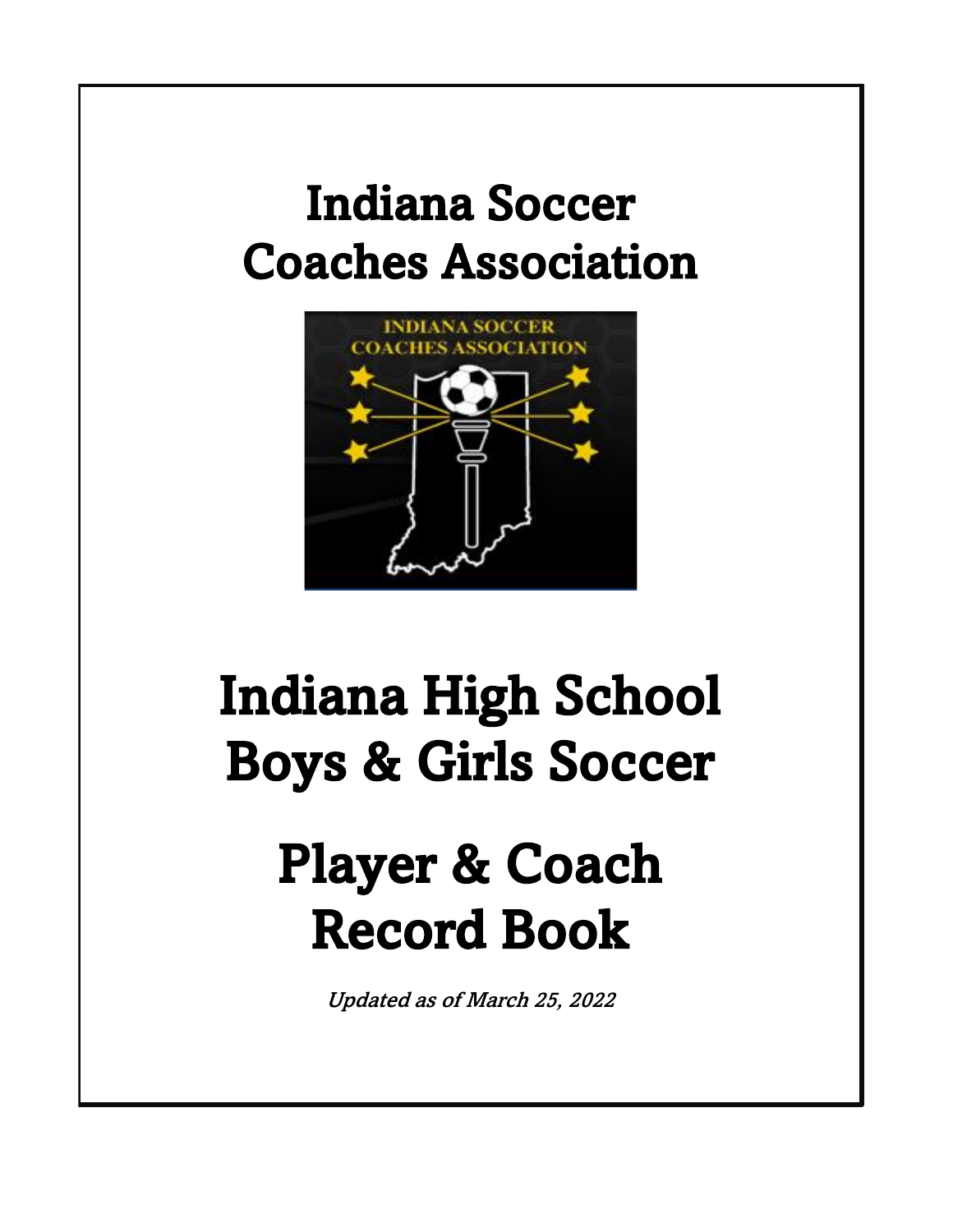### Indiana Soccer Coaches Association

### Indiana High School Boys & Girls Soccer Player & Coach Record Book

It is the intention of the ISCA Executive Board to maintain and update Indiana HS Boys & Girls Soccer Records in the following statistical catagories:

> Coaching Wins Season Goals Career Goals Season Assists Career Assists Goalkeeping Shutouts - Season Goalkeeping Shutous - Career Goalkeeping Goals Against Average - Season Goalkeeping Goals Against Average - Career

\*Special thanks to Todd Murphy for all of his work in 2010 accumulating many of these statistical records. We are working to update as many known statistics as possible and wanting to maintain these important records moving forward.\*

#### Process to have a player statistic added to a statistical record:

E-Mail Phil Schmidt at pschmidt@hse.k12.in.us with all of the following...

- e-mail should be from current coach or Athletic Director - include the player name - include school name & competition gender - include the specific statistic(s) (# of goals, etc...)

- include year or years (if career record) when the record was accomplished

#### Process to have a coach win total added or updated to the record board:

The coach should e-mail Phil Schmidt at pschmidt@hse.k12.in.us with all of the following...

- name, total wins, all schools where coached varsity, gender(s) coached & years coached.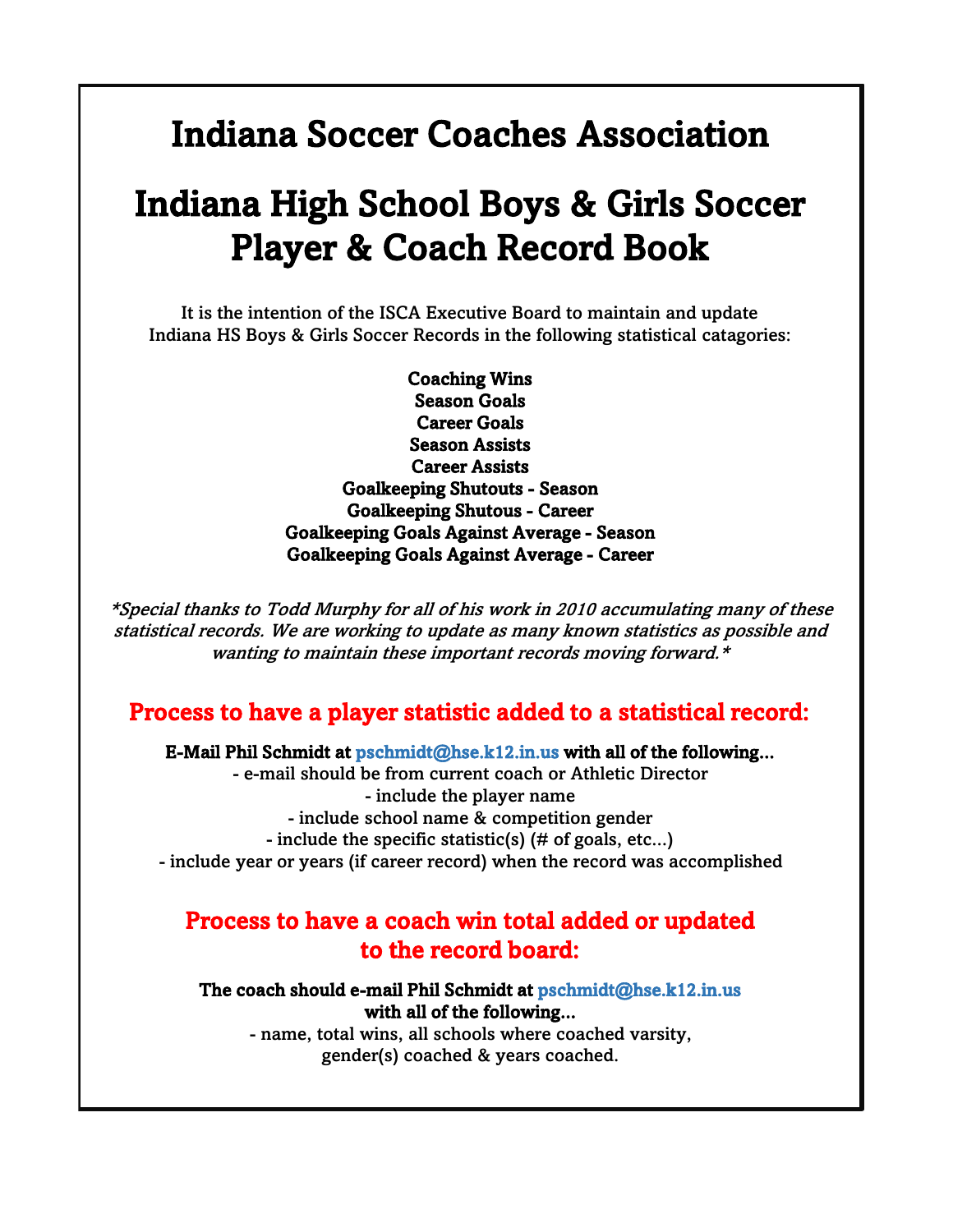|              |                         | Indiana HS Soccer Record - Coaching Career Wins (250+ Wins) |                       |      |              |
|--------------|-------------------------|-------------------------------------------------------------|-----------------------|------|--------------|
| Rank         | Name                    | School(s)                                                   | <b>Gender Coached</b> | Wins | Years        |
| 1            | <b>Bill Vieth</b>       | Memorial                                                    | <b>Boys</b>           | 614  | 1985-Present |
| $\mathbf{2}$ | <b>Jerry Little</b>     | <b>North Central</b>                                        | <b>Boys</b>           | 602  | 1984-2020    |
| 3            | Frank Dixon             | Carmel                                                      | Girls                 | 570  | 1980-Present |
| 4            | <b>Greg Mauch</b>       | Canterbury, FW Bishop Luers                                 | <b>Boys</b>           | 544  | 1980-Present |
| 5            | <b>Greg Roberts</b>     | <b>FW Snider</b>                                            | <b>Boys</b>           | 494  | 1976-2010    |
| 6            | Rob Jordan              | Zionsville, Pike                                            | <b>Boys</b>           | 466  | 1990-Present |
| 7            | Johan Kuitse            | SB St. Joseph                                               | Girls                 | 437  | 1987-2014    |
| 8            | <b>Rollie Clements</b>  | <b>FW Carroll</b>                                           | <b>Boys</b>           | 428  | 1989-2020    |
| 9            | Doug Diedrich           | Castle, Evansville Central                                  | Boys & Girls          | 418  | 1987-Present |
| 10           | Danny Jeftich           | Valparaiso, Munster                                         | <b>Boys</b>           | 411  | 1981-2019    |
| 11           | Angie Lensing           | Memorial                                                    | Girls                 | 361  | 1999-Present |
| 12           | Paul Schroeder          | Cathedral                                                   | <b>Boys</b>           | 359  | 1990-2016    |
| 13           | Dan Kapsalis            | Carmel, Brebeuf                                             | <b>Boys</b>           | 342  | 1985-2006    |
| 14           | <b>Greg Davidson</b>    | Hamilton Southeastern, Zionsville                           | Girls                 | 333  | 1996-Present |
| 15           | David Green             | <b>Columbus North</b>                                       | <b>Boys</b>           | 329  | 1982-2008    |
|              | <b>Brian Prange</b>     | Sheridan, Broad Ripple, Lawrence North, Noblesville         | Boys & Girls          | 329  | 1998-Present |
| 17           | Dan Bodiker             | <b>Bethany Christian</b>                                    | <b>Boys</b>           | 326  | 1966-1997    |
| 18           | <b>Gary Roberts</b>     | <b>Warren Central</b>                                       | Boys & Girls          | 325  | 1985-2017    |
| 19           | <b>Jim Prasopoulos</b>  | <b>Munster</b>                                              | <b>Boys</b>           | 324  | 1997-Present |
|              | Jeremy Wolfe            | <b>Evansville Reitz</b>                                     | Girls                 | 324  | 1994-Present |
| 21           | <b>Rick Smith</b>       | <b>FW Carroll</b>                                           | Boys & Girls          | 321  | 1993-Present |
| 22           | Marc Behringer          | Cathedral                                                   | Girls                 | 319  | 1996-Present |
| 23           | George Lund             | SB Clay                                                     | <b>Boys</b>           | 318  | 1980-2009    |
| 24           | <b>Peter Reist</b>      | Andrean, Merrillville                                       | <b>Boys</b>           | 317  | 1986-2013    |
| 25           | <b>Kevin Myers</b>      | Washington                                                  | <b>Boys</b>           | 312  | 1992-2010    |
| 26           | <b>Ben Householter</b>  | Mishawaka Marian                                            | <b>Boys</b>           | 309  | 1997-Present |
|              | Jereme Rainwater        | <b>Lake Central</b>                                         | <b>Boys</b>           | 309  | 1998-2019    |
| 28           | Joe Asbury              | <b>Heritage Hills</b>                                       | <b>Boys</b>           | 306  | 1995-Present |
| 29           | <b>Chris White</b>      | Hamilton Southeastern, Lawrence Central, Mt. Vernon         | <b>Boys</b>           | 300  | 1996-Present |
| 30           | Jim Tallman             | Adams                                                       | <b>Boys</b>           | 297  | 1981-1999    |
| 31           | <b>BJ</b> Black         | <b>East Central</b>                                         | <b>Boys</b>           | 290  | ????-Present |
| 32           | <b>Ronald Knestrict</b> | Griffith                                                    | <b>Boys</b>           | 286  | 1985-Present |
| 33           | <b>Phil Schmidt</b>     | Fishers, Avon, Lutheran                                     | <b>Boys</b>           | 272  | 1999-Present |
| 34           | <b>Bill Offutt</b>      | Lawrenceburg, Seton (Ohio)                                  | Girls                 | 265  | 1989-Present |
|              | <b>Kevin Macke</b>      | FW Concordia, Heritage                                      | <b>Boys</b>           | 265  | 1995-Present |
| 36           | <b>Bryan Murray</b>     | Wheeler, Muncie Central, LaPorte                            | Girls                 | 259  | 1998-2019    |
| 37           | <b>Mike Brady</b>       | Noblesville                                                 | Girls                 | 255  | 2003-Present |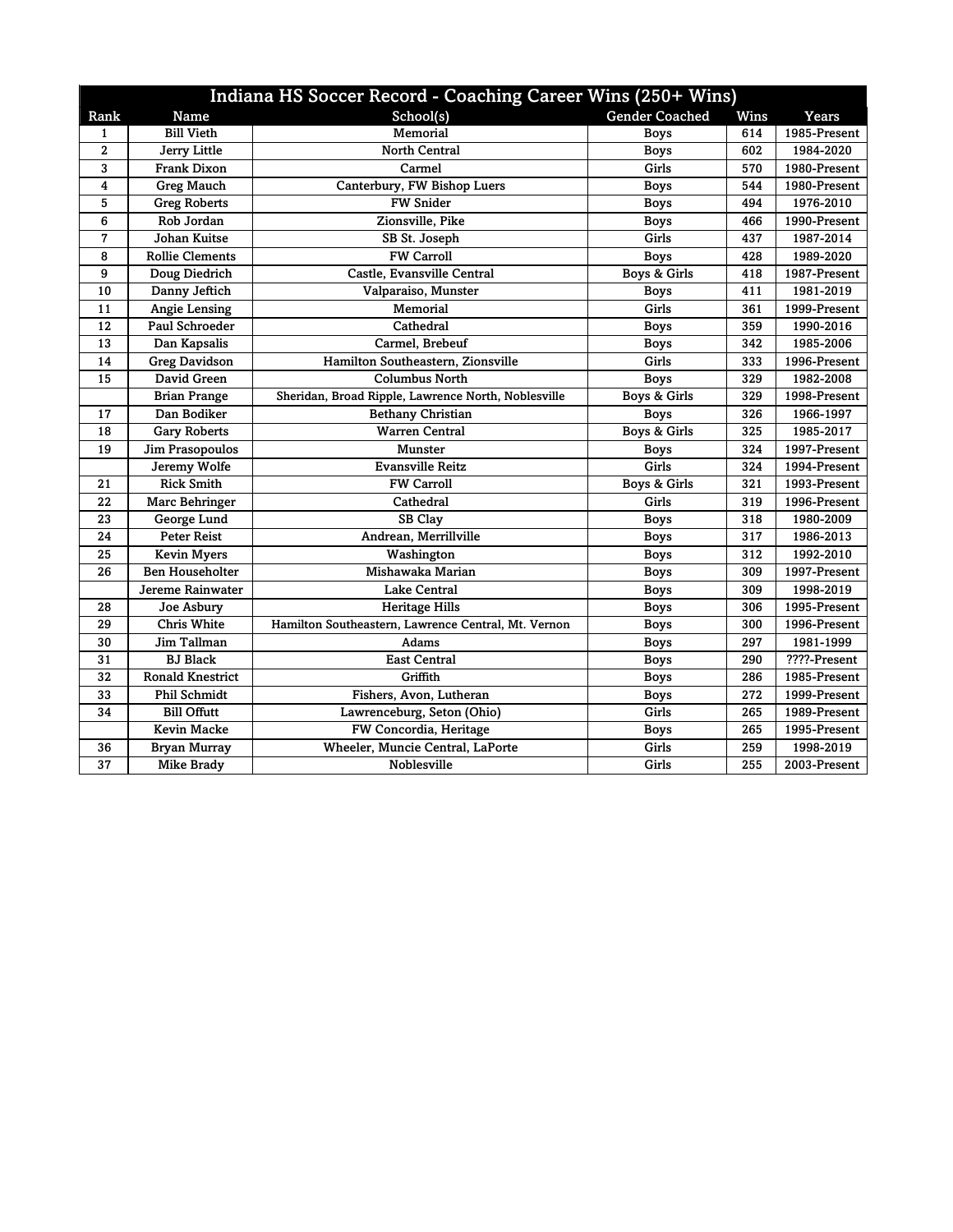|                | <b>Boys Indiana HS Soccer Record - Career Goals</b> |                           |       |           |  |  |  |
|----------------|-----------------------------------------------------|---------------------------|-------|-----------|--|--|--|
| Rank           | <b>Name</b>                                         | School                    | Goals | Year      |  |  |  |
| 1              | Vangel Nacovski                                     | Merrillville              | 162   | 1999-2002 |  |  |  |
| $\overline{2}$ | <b>Sean Towles</b>                                  | <b>Covenant Christian</b> | 118   | 2001-2004 |  |  |  |
| 3              | <b>Austin Altimus</b>                               | <b>Lakewood Park</b>      | 113   | 2007-2010 |  |  |  |
| $\overline{4}$ | <b>Aiden Hartsell</b>                               | Southwestern              | 111   | 2018-2021 |  |  |  |
|                | <b>Paul Harvey</b>                                  | Logansport                | 111   | 1993-1996 |  |  |  |
| 6              | <b>Jamar Beasley</b>                                | <b>FW South Side</b>      | 107   | 1994-1998 |  |  |  |
| $\overline{7}$ | <b>Matt Fundenberger</b>                            | <b>North Central</b>      | 105   | 1994-1997 |  |  |  |
| 8              | <b>Bill Vieth</b>                                   | <b>Memorial</b>           | 104   | 1978-1981 |  |  |  |
| 9              | Kei Tennyson                                        | <b>North Central</b>      | 101   | 1992-1995 |  |  |  |
| 10             | Zar Kyi Kan                                         | Heritage                  | 96    | 2015-2019 |  |  |  |
| 11             | <b>Andrew Cross</b>                                 | <b>Memorial</b>           | 95    | 2014-2017 |  |  |  |
| 12             | Owen Atkison                                        | <b>Franklin Community</b> | 94    | 2015-2018 |  |  |  |
| 13             | <b>Tom Keenan</b>                                   | <b>North Central</b>      | 90    | 1990-1993 |  |  |  |
|                | <b>Mike Luttrull</b>                                | Avon                      | 90    | 2003-2006 |  |  |  |
|                | Dan Traylor                                         | <b>Memorial</b>           | 90    | 1991-1994 |  |  |  |
| 16             | <b>Zack Bowser</b>                                  | Chesterton                | 86    | 2018-2020 |  |  |  |
|                | <b>Bryce Rockwell-Ashton</b>                        | <b>FW South Side</b>      | 86    | 2006-2009 |  |  |  |
| 18             | <b>Jimmy Corcoran</b>                               | Northwestern              | 84    | 2005-2008 |  |  |  |
|                | Kevin Rockwell-Ashton                               | <b>FW South Side</b>      | 84    | 2003-2006 |  |  |  |
| 20             | <b>Brad Horn</b>                                    | <b>Jay County</b>         | 80    | 2006-2009 |  |  |  |
|                | <b>Josh Tudela</b>                                  | <b>Evansville North</b>   | 80    | 1999-2002 |  |  |  |
| 22             | <b>Alan Kerstiens</b>                               | <b>NE Dubois</b>          | 79    | 2014-2017 |  |  |  |
|                | Max Lachowecki                                      | <b>Memorial</b>           | 79    | 2007-2010 |  |  |  |
| 24             | <b>Kraig Baker</b>                                  | <b>Terre Hauth North</b>  | 78    | 1989-1993 |  |  |  |
| 25             | <b>Jakub Hall</b>                                   | Harrison                  | 77    | 2014-2017 |  |  |  |
|                | <b>Collin Moren</b>                                 | <b>Bremen</b>             | 77    | 2018-2021 |  |  |  |
|                | <b>Geff Rainbolt</b>                                | Carmel                    | 77    | 1983-1986 |  |  |  |
| 28             | <b>Cody Clark</b>                                   | <b>East Central</b>       | 74    | 2006-2008 |  |  |  |
|                | <b>Anick Hartsell</b>                               | Southwestern              | 74    | 2018-2021 |  |  |  |
| 30             | <b>Brandon Merkel</b>                               | <b>NE Dubois</b>          | 73    | 2014-2017 |  |  |  |
| 31             | <b>Braden Butler</b>                                | <b>FW Carroll</b>         | 70    | 1994-1996 |  |  |  |
| 32             | <b>Brandon Sauer</b>                                | <b>Bremen</b>             | 69    | 2003-2006 |  |  |  |
|                | <b>Adam Pepper</b>                                  | <b>Memorial</b>           | 69    | 1999-2002 |  |  |  |
| 34             | <b>Palmer Ault</b>                                  | <b>Noblesville</b>        | 67    | 2018-2021 |  |  |  |
|                | <b>Brent Smith</b>                                  | Washington                | 67    | 2000-2003 |  |  |  |
| 36             | <b>Myron Bontrager</b>                              | <b>Bethany Christian</b>  | 66    | 1984-1987 |  |  |  |
|                | <b>Andy Crouch</b>                                  | Washington                | 66    | 1994-1997 |  |  |  |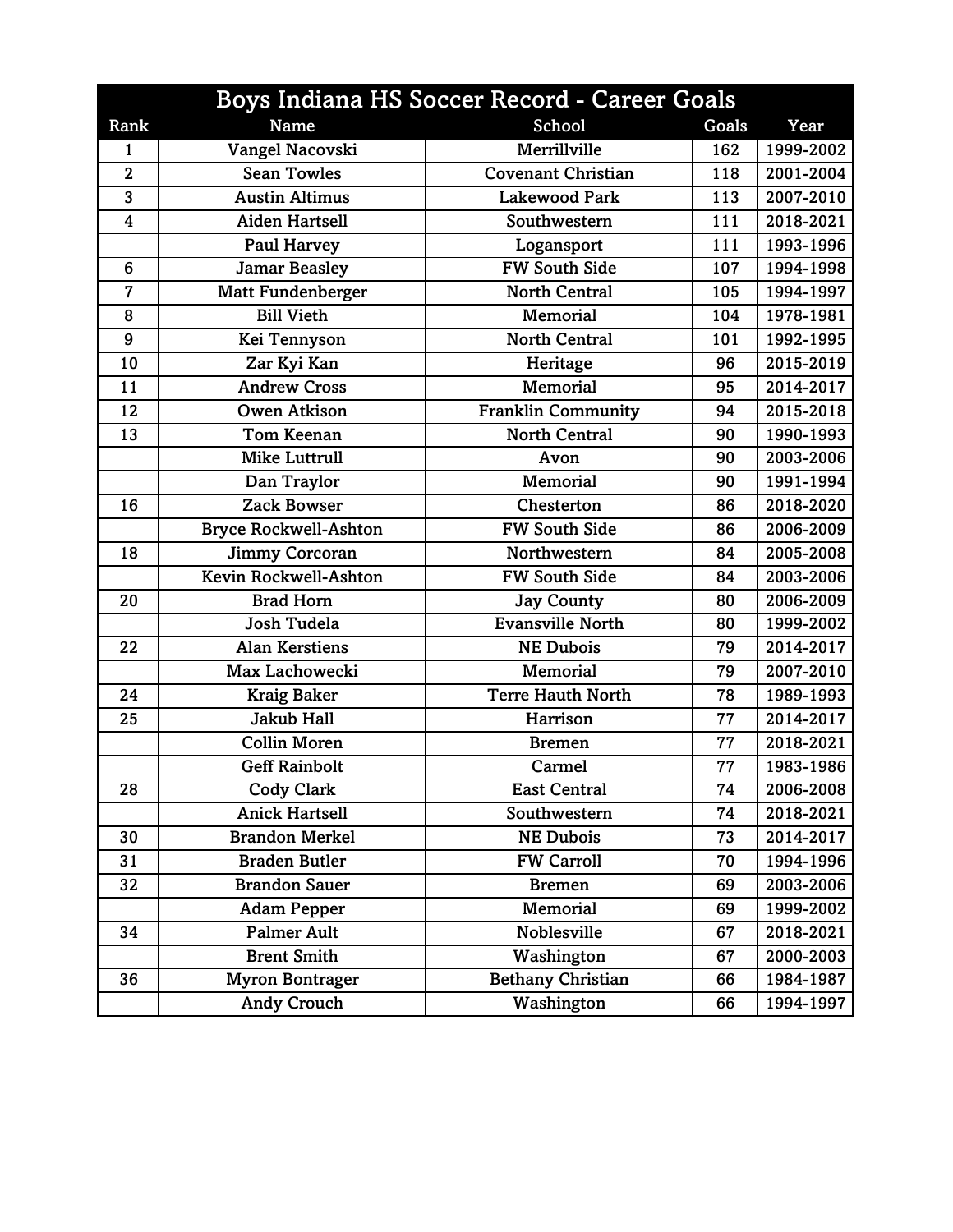| Rank           | <b>Name</b>              | Boys Indiana HS Soccer Record - Goals in a Season<br>School | Goals | Year |
|----------------|--------------------------|-------------------------------------------------------------|-------|------|
| 1              | Vangel Nacovski          | Merrillville                                                | 55    | 2001 |
| $\overline{2}$ | Vangel Nacovski          | Merrillville                                                | 48    | 2002 |
| 3              | <b>Aiden Hartsell</b>    | Southwestern                                                | 47    | 2021 |
| 4              | <b>Brad Horn</b>         | <b>Jay County</b>                                           | 44    | 2009 |
| 5              | <b>Jakub Hall</b>        | Harrison                                                    | 41    | 2017 |
|                | Zar Kyi Kan              | Heritage                                                    | 41    | 2018 |
|                | Vangel Nacovski          | Merrillville                                                | 41    | 2000 |
|                | <b>Harrison Petts</b>    | Zionsville                                                  | 41    | 2008 |
| 9              | <b>Austin Altimus</b>    | <b>Lakewood Park</b>                                        | 40    | 2009 |
|                | <b>Zack Bowser</b>       | Chesterton                                                  | 40    | 2020 |
|                | <b>Matt Nirrengarten</b> | Avon                                                        | 40    | 1992 |
| 12             | <b>Greg Davidson</b>     | <b>Bethesda Christian</b>                                   | 39    | 1986 |
|                | <b>Owen Duff</b>         | Carroll (Flora)                                             | 39    | 2021 |
| 14             | Jimmy Corcoran           | Northwestern                                                | 38    | 2008 |
|                | <b>Mark Frehsak</b>      | <b>Brown County</b>                                         | 38    | 2010 |
| 16             | <b>Andrew Cross</b>      | <b>Memorial</b>                                             | 37    | 2016 |
|                | T.J. Rauch               | <b>East Central</b>                                         | 37    | 2004 |
| 18             | Chris Cutshaw            | Carmel                                                      | 36    | 2005 |
|                | Zar Kyi Kan              | Heritage                                                    | 36    | 2017 |
|                | Levi Lotz                | <b>Twin Lakes</b>                                           | 36    | 2010 |
|                | <b>Michael Riedford</b>  | <b>Memorial</b>                                             | 36    | 2013 |
| 22             | <b>Aiden Hartsell</b>    | Southwestern                                                | 35    | 2020 |
|                | Alan Kerstiens           | <b>NE Dubois</b>                                            | 35    | 2017 |
|                | <b>Brandon Merkel</b>    | <b>NE Dubois</b>                                            | 35    | 2017 |
|                | <b>Collin Moren</b>      | <b>Bremen</b>                                               | 35    | 2019 |
|                | <b>Brent Smith</b>       | Washington                                                  | 35    | 2003 |
|                | <b>Bill Vieth</b>        | <b>Memorial</b>                                             | 35    | 1980 |
|                | <b>Anick Hartsell</b>    | Southwestern                                                | 35    | 2021 |
| 29             | <b>Jamar Beasley</b>     | <b>FW South Side</b>                                        | 34    | 1994 |
|                | <b>Andy Crouch</b>       | Washington                                                  | 34    | 1997 |
|                | <b>Bill Vieth</b>        | <b>Memorial</b>                                             | 34    | 1981 |
| 32             | Owen Atkison             | <b>Franklin Community</b>                                   | 33    | 2017 |
|                | <b>Myron Bontrager</b>   | <b>Bethany Christian</b>                                    | 33    | 1985 |
| 34             | <b>Andre De Freitas</b>  | <b>NorthWood</b>                                            | 32    | 2020 |
|                | Kevin Rockwell-Ashton    | <b>FW South Side</b>                                        | 32    | 2006 |
| 36             | Sam Bonano               | <b>Memorial</b>                                             | 31    | 2016 |
|                | <b>Todd Canal</b>        | <b>Covenant Christian (Ind)</b>                             | 31    | 2010 |
|                | <b>Lance Davis</b>       | Washington                                                  | 31    | 2010 |
|                | Leo Garcia               | Lakland                                                     | 31    | 2005 |
|                | <b>Mike Luttrull</b>     | Avon                                                        | 31    | 2005 |
|                | Josh Tudela              | <b>Evansville North</b>                                     | 31    | 2001 |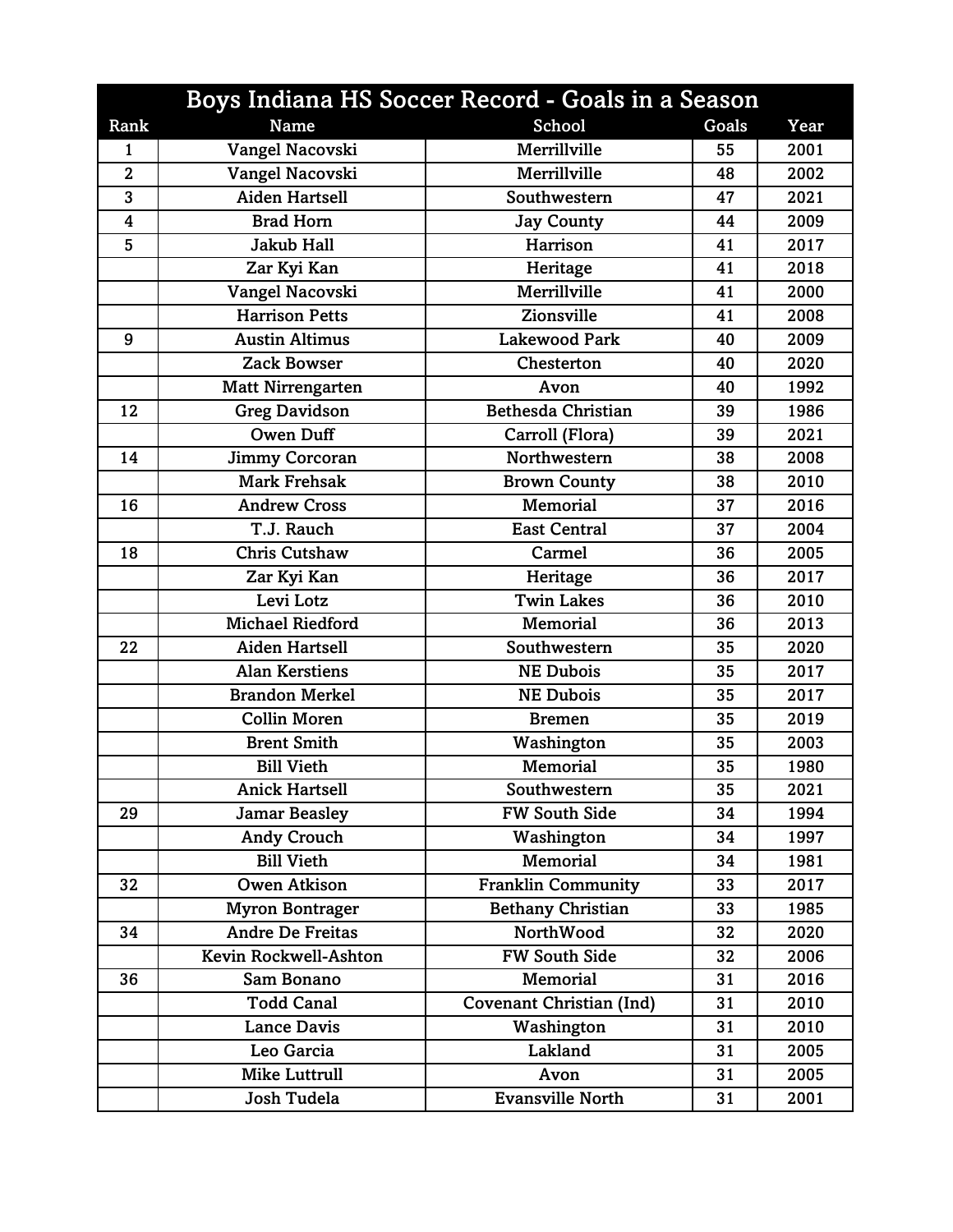|                | Girls Indiana HS Soccer Record - Career Goals |                              |       |           |  |  |  |
|----------------|-----------------------------------------------|------------------------------|-------|-----------|--|--|--|
| Rank           | <b>Name</b>                                   | School                       | Goals | Year      |  |  |  |
| 1              | Samantha Dewey                                | <b>Triton Central</b>        | 257   | 2011-2014 |  |  |  |
| $\overline{2}$ | <b>Addie Chester</b>                          | Delta                        | 201   | 2018-2021 |  |  |  |
| 3              | Lori Lindsey                                  | Pike                         | 167   | 1994-1997 |  |  |  |
| 4              | <b>Christina Parkison</b>                     | Tri-Central                  | 148   | 2001-2004 |  |  |  |
| 5              | <b>Colina Miroff</b>                          | <b>Park Tudor</b>            | 144   | 2018-2021 |  |  |  |
| $6\phantom{1}$ | Kami Graber                                   | <b>Brown County</b>          | 134   | 2007-2010 |  |  |  |
| $\overline{7}$ | <b>Hope Donald</b>                            | <b>Tri-West</b>              | 132   | 2018-2021 |  |  |  |
| 8              | Christina Haag                                | Sullivan                     | 131   | 2008-2011 |  |  |  |
|                | <b>Kathleen Ming</b>                          | Sullivan                     | 131   | 2015-2018 |  |  |  |
| 10             | <b>Karsyn Cherry</b>                          | Lafayette Central Catholic   | 124   | 2018-2021 |  |  |  |
| 11             | Jenny Mann                                    | <b>Center Grove</b>          | 123   | 1995-1998 |  |  |  |
| 12             | <b>Candace Tank</b>                           | Yorktown                     | 121   | 2001-2004 |  |  |  |
| 13             | <b>Lauren Cheney</b>                          | <b>Ben Davis</b>             | 118   | 2002-2005 |  |  |  |
|                | Lisa Underwood                                | <b>Bishop Dwenger</b>        | 118   | 2005-2008 |  |  |  |
| 15             | Ali Norton                                    | <b>Blackford</b>             | 116   | 2007-2010 |  |  |  |
|                | Melissa Zimmerman                             | <b>Bishop Dwenger</b>        | 116   | 2001-2004 |  |  |  |
| 17             | Jamie Gallmeyer                               | Westview                     | 112   | 2001-2004 |  |  |  |
| 18             | <b>Riley Hochstetler</b>                      | Westview                     | 109   | 2012-2015 |  |  |  |
| 19             | Sarah Hahn                                    | <b>Triton Central</b>        | 108   | 2016-2019 |  |  |  |
| 20             | <b>Lily Stogdill</b>                          | <b>Tr-Central</b>            | 106   | 2018-2021 |  |  |  |
| 21             | <b>Lindsey Fox</b>                            | <b>Columbus North</b>        | 102   | 2002-2005 |  |  |  |
| 22             | Katie Hollabaugh                              | <b>Argos</b>                 | 101   | 2005-2008 |  |  |  |
|                | <b>Karen Force</b>                            | <b>Columbus East</b>         | 101   | 1996-1999 |  |  |  |
| 24             | <b>Ashley Durbin</b>                          | Sheridan                     | 98    | 1999-2002 |  |  |  |
| 25             | <b>Megan Harrison</b>                         | <b>New Palestine</b>         | 92    | 2003-2006 |  |  |  |
| 26             | <b>Abby Niehaus</b>                           | <b>Vincennes Rivet</b>       | 88    | 2016-2019 |  |  |  |
| 27             | <b>Emily Butler</b>                           | <b>Center Grove</b>          | 87    | 1995-1998 |  |  |  |
| 28             | Kayleigh Steigerwalt                          | <b>Columbus North</b>        | 84    | 2008-2010 |  |  |  |
| 29             | Sara Milona                                   | Carmel                       | 83    | 1990-1993 |  |  |  |
| 30             | <b>Rachel Dewey</b>                           | <b>Triton Central</b>        | 80    | 2014-2017 |  |  |  |
| 31             | Vandi Ogden                                   | <b>Hamilton Southeastern</b> | 79    | 1998-2001 |  |  |  |
|                | <b>Haley Stroup</b>                           | <b>Tri-West</b>              | 79    | 2012-2015 |  |  |  |
| 33             | <b>Kaitlin Robinett</b>                       | <b>New Albany</b>            | 77    | 2006-2009 |  |  |  |
| 34             | <b>Skyler Carpenter</b>                       | Westview                     | 76    | 2008-2011 |  |  |  |
| 35             | <b>Caroline Lutz</b>                          | Lafayette Central Catholic   | 73    | 2017-2020 |  |  |  |
|                | <b>Tara Plank</b>                             | <b>Bethany Christian</b>     | 73    | 1999-2002 |  |  |  |
| 37             | <b>Kylee Bennett</b>                          | <b>Tri-West</b>              | 72    | 2005-2008 |  |  |  |
| 38             | Olivia Fought                                 | Westview                     | 68    | 2006-2009 |  |  |  |
|                | Keshia Malone                                 | <b>Evansiville Reitz</b>     | 68    | 2001-2004 |  |  |  |
| 40             | Jenna Silverman                               | <b>Center Grove</b>          | 67    | 1996-1999 |  |  |  |
|                | Niki Watson                                   | <b>Center Grove</b>          | 67    | 1994-1997 |  |  |  |
| 42             | <b>Amanda Reese</b>                           | <b>FW Carroll</b>            | 65    | 2002-2005 |  |  |  |
|                | Kara Bryan                                    | Carmel                       | 65    | 1995-1998 |  |  |  |
|                | <b>Meghan Partenheimer</b>                    | <b>Center Grove</b>          | 65    | 1994-1996 |  |  |  |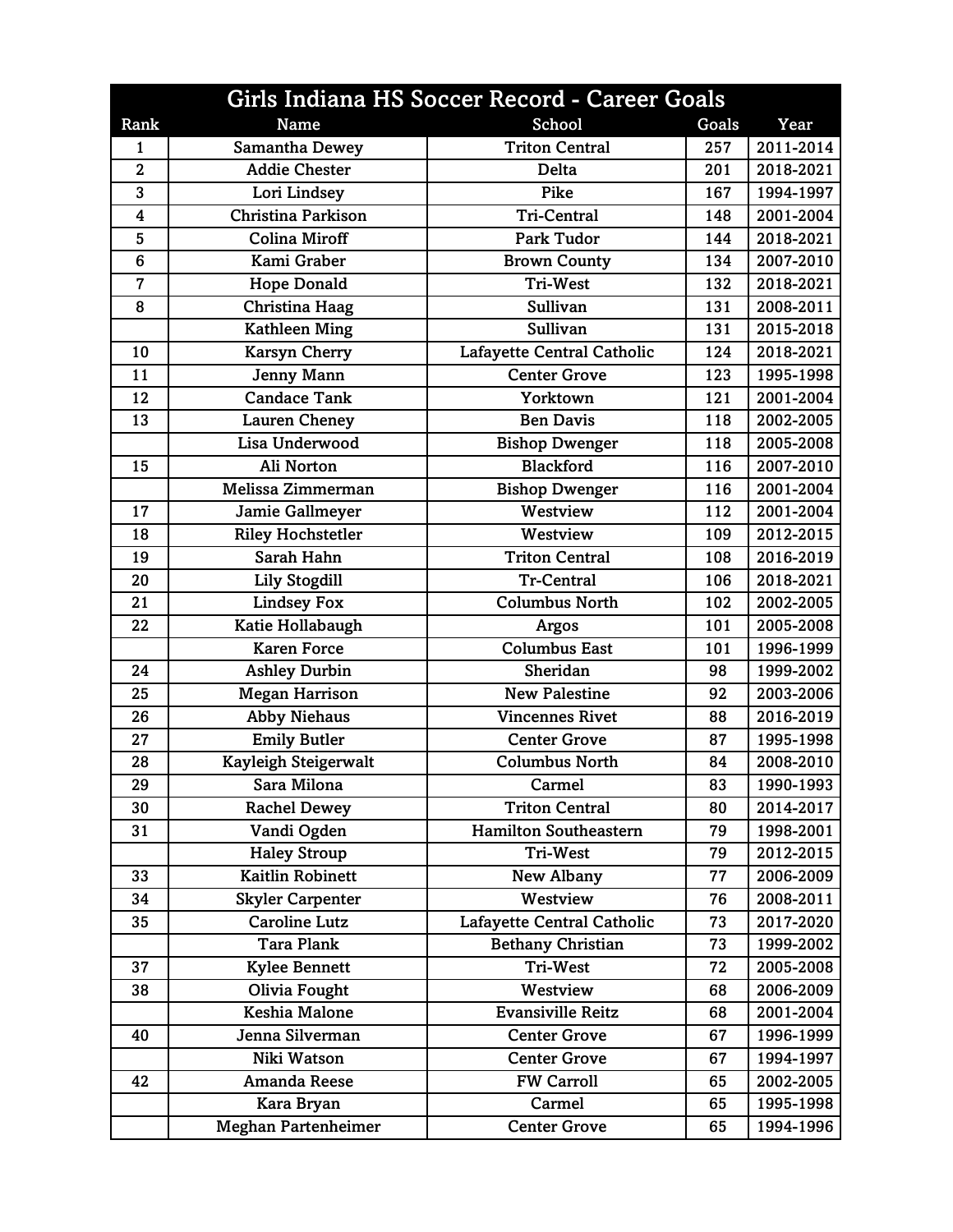|                | Girls Indiana HS Soccer Record - Goals in a Season |                            |       |      |  |  |
|----------------|----------------------------------------------------|----------------------------|-------|------|--|--|
| Rank           | Name                                               | School                     | Goals | Year |  |  |
| 1              | <b>Samantha Dewey</b>                              | <b>Triton Central</b>      | 83    | 2014 |  |  |
| $\overline{2}$ | Samantha Dewey                                     | <b>Triton Central</b>      | 76    | 2013 |  |  |
| 3              | Samantha Dewey                                     | <b>Triton Central</b>      | 70    | 2012 |  |  |
| 4              | <b>Addie Chester</b>                               | <b>Delta</b>               | 59    | 2020 |  |  |
|                | Christina Parkison                                 | Tri-Central                | 59    | 2004 |  |  |
| 6              | <b>Addie Chester</b>                               | Delta                      | 55    | 2021 |  |  |
| 7              | <b>Addie Chester</b>                               | Delta                      | 53    | 2019 |  |  |
| 8              | Kami Graber                                        | <b>Brown County</b>        | 52    | 2010 |  |  |
| 9              | <b>Gayle Nesper</b>                                | Logansport                 | 51    | 1994 |  |  |
| 10             | <b>Hope Donald</b>                                 | <b>Tri-West</b>            | 50    | 2019 |  |  |
| 11             | Sara Milona                                        | Carmel                     | 49    | 1993 |  |  |
|                | <b>Colina Miroff</b>                               | Park Tudor                 | 49    | 2019 |  |  |
| 13             | Christina Parkison                                 | Tri-Central                | 48    | 2003 |  |  |
| 14             | <b>Kathleen Ming</b>                               | Sullivan                   | 47    | 2017 |  |  |
| 15             | Lori Lindsey                                       | Pike                       | 45    | 1994 |  |  |
| 16             | Lori Lindsey                                       | Pike                       | 43    | 1995 |  |  |
| 17             | <b>Courtney Baker</b>                              | <b>New Castle</b>          | 42    | 2010 |  |  |
|                | Kayla Brazzell                                     | Sheridan                   | 42    | 2003 |  |  |
|                | Sarah Hahn                                         | <b>Triton Central</b>      | 42    | 2016 |  |  |
|                | Lori Lindsey                                       | Pike                       | 42    | 1997 |  |  |
|                | Stephanie Osborn                                   | <b>Oldenburg Academy</b>   | 42    | 2005 |  |  |
| 22             | Ali Norton                                         | <b>Blackford</b>           | 41    | 2009 |  |  |
|                | Jenny Mann                                         | <b>Center Grove</b>        | 41    | 1997 |  |  |
| 24             | <b>Candace Tank</b>                                | Yorktown                   | 40    | 2004 |  |  |
| 25             | <b>Skyler Carpenter</b>                            | Westview                   | 39    | 2011 |  |  |
|                | <b>Karsyn Cherry</b>                               | Lafayette Central Catholic | 39    | 2021 |  |  |
|                | <b>Heather Jones</b>                               | <b>Columbus North</b>      | 39    | 2010 |  |  |
|                | Kayliegh Steigerwalt                               | <b>Columbus North</b>      | 39    | 2010 |  |  |
| 29             | <b>Hope Donald</b>                                 | Tri-West                   | 38    | 2020 |  |  |
| 30             | <b>Logan Bowling</b>                               | Mooresville                | 37    | 2010 |  |  |
|                | <b>Lindsey Fox</b>                                 | <b>Columbus North</b>      | 37    | 2004 |  |  |
|                | Lori Lindsey                                       | Pike                       | 37    | 1996 |  |  |
|                | <b>Kathleen Ming</b>                               | Sullivan                   | 37    | 2018 |  |  |
| 34             | Christina Haag                                     | Sullivan                   | 36    | 2009 |  |  |
|                | Christina Haag                                     | Sullivan                   | 36    | 2011 |  |  |
|                | <b>Tiffany Beaver</b>                              | Carmel                     | 36    | 1990 |  |  |
| 37             | JoJo Daghe                                         | Speedway                   | 35    | 2010 |  |  |
| 38             | <b>Addie Chester</b>                               | Delta                      | 34    | 2018 |  |  |
|                | <b>Riley Hochstetler</b>                           | Westview                   | 34    | 2015 |  |  |
|                | Kelsie Hollabaugh                                  | Argos                      | 34    | 2008 |  |  |
|                | Tara Plank                                         | <b>Bethany Christian</b>   | 34    | 2001 |  |  |
|                | Jenny Mann                                         | <b>Center Grove</b>        | 34    | 1998 |  |  |
| 43             | Alyssa Bailey                                      | Argos                      | 33    | 2002 |  |  |
|                | Christina Haag                                     | Sullivan                   | 33    | 2010 |  |  |
|                | Sarah Hahn                                         | <b>Triton Central</b>      | 33    | 2019 |  |  |
|                | <b>Abby Niehaus</b>                                | <b>Vincennes Rivet</b>     | 33    | 2017 |  |  |
| 47             | Karsyn Cherry                                      | Lafayette Central Catholic | 32    | 2019 |  |  |
|                | Sydney Clasby                                      | <b>Muncie Central</b>      | 32    | 2010 |  |  |
|                | Karen Force                                        | <b>Columbus East</b>       | 32    | 1999 |  |  |
|                | Sara Milona                                        | Carmel                     | 32    | 1992 |  |  |
|                | Kaitlin Robinett                                   | <b>New Albany</b>          | 32    | 2008 |  |  |
|                |                                                    |                            |       |      |  |  |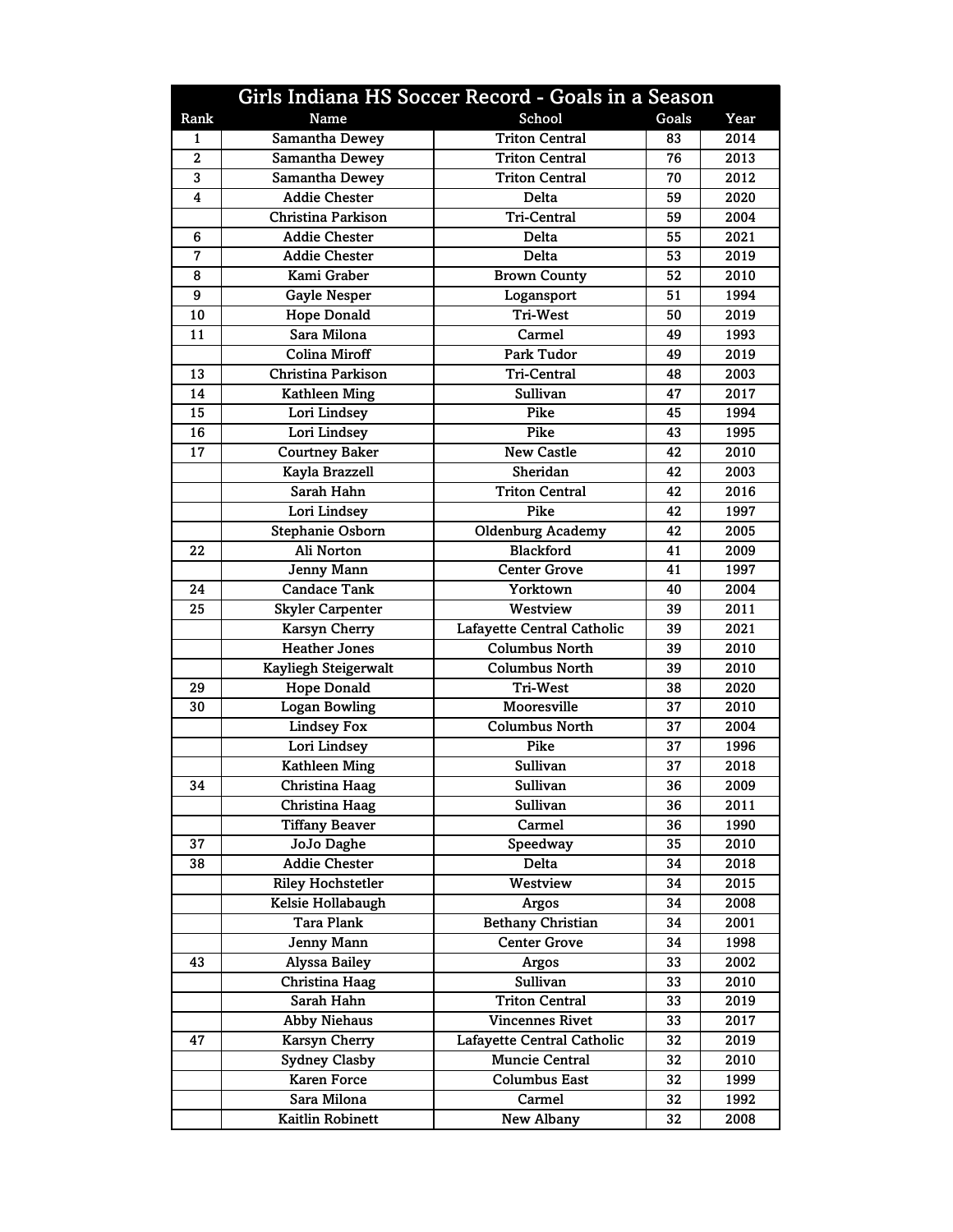| Rank                    | Name                         | School                    | <b>Assists</b> | Year      |
|-------------------------|------------------------------|---------------------------|----------------|-----------|
| 1                       | <b>Michael Hayes</b>         | <b>FW South Side</b>      | 79             | 2006-2009 |
| $\overline{2}$          | <b>Dalton Mendenhall</b>     | Tri-West                  | 77             | 2018-2021 |
| 3                       | <b>Matt Fundenberger</b>     | <b>North Central</b>      | 70             | 1994-1997 |
| $\overline{\mathbf{4}}$ | <b>Drew Williams</b>         | Northwestern              | 65             | 2004-2007 |
| 5                       | Owen Atkison                 | <b>Franklin Community</b> | 63             | 2015-2018 |
| $6\phantom{1}6$         | <b>Jush Tudela</b>           | <b>Evansville North</b>   | 62             | 1999-2002 |
| $\overline{7}$          | <b>Scott Bodiker</b>         | <b>Bethany Christian</b>  | 61             | 1985-1988 |
| 8                       | <b>Noah Falkenberg</b>       | Caroll (Flora)            | 58             | 2019-2021 |
| 9                       | <b>Paul Barton</b>           | <b>Memorial</b>           | 57             | 1988-1991 |
| 10                      | <b>Brandon Merkel</b>        | <b>NE Dubois</b>          | 54             | 2014-2017 |
| 11                      | <b>Quinton Myers</b>         | Washington                | 51             | 2000-2003 |
|                         | <b>Nick Ingalls</b>          | Mt. Vernon (Fortville)    | 51             | 1995-1998 |
| 13                      | <b>Bryce Rockwell-Ashton</b> | <b>FW South Side</b>      | 50             | 2006-2009 |
|                         | David Dean                   | <b>Terre Haute North</b>  | 50             | 1989-1993 |
| 15                      | Jordan Kleyn                 | Avon                      | 49             | 2011-2014 |
|                         | <b>Jordan Lewis</b>          | Chesterton                | 49             | 2004-2007 |
|                         | <b>BJ</b> Stapleton          | <b>Memorial</b>           | 49             | 2004-2007 |
|                         | <b>Aaron Henkle</b>          | Carmel                    | 49             | 2003-2006 |
|                         | <b>Braden Daily</b>          | Washington                | 49             | 1995-1998 |
| 20                      | <b>Austin Altimus</b>        | <b>Lakewood Park</b>      | 48             | 2007-2010 |
|                         | <b>Aiden Hartsell</b>        | Southwestern              | 48             | 2018-2021 |
| 22                      | Kei Tennyson                 | <b>North Central</b>      | 47             | 1992-1995 |
| 23                      | Daniel Reynoso               | <b>Bremen</b>             | 45             | 2012-2015 |
|                         | <b>Hank Willems</b>          | <b>Bethany Christian</b>  | 45             | 1986-1989 |
| 25                      | <b>Tyler McCarroll</b>       | Carmel                    | 43             | 2003-2006 |
| 26                      | Sebastian Guillen            | NorthWood                 | 42             | 2017-2020 |
|                         | <b>Ethan Hunsinger</b>       | Washington                | 42             | 2006-2009 |
|                         | Michael Heitholt             | Carmel                    | 42             | 2000-2003 |
|                         | <b>Tyler Vieth</b>           | <b>Memorial</b>           | 42             | 2007-2009 |
|                         | <b>John Gentry</b>           | Avon                      | 42             | 1998-1992 |
| 31                      | <b>Brandon Sauer</b>         | <b>Bremen</b>             | 41             | 2003-2006 |
| 32                      | Andre De Freitas             | NorthWood                 | 40             | 2017-2020 |
| 33                      | <b>Nate Kingsley</b>         | <b>Bethany Christian</b>  | 39             | 1986-1989 |
|                         | <b>Palmer Ault</b>           | Noblesville               | 39             | 2018-2021 |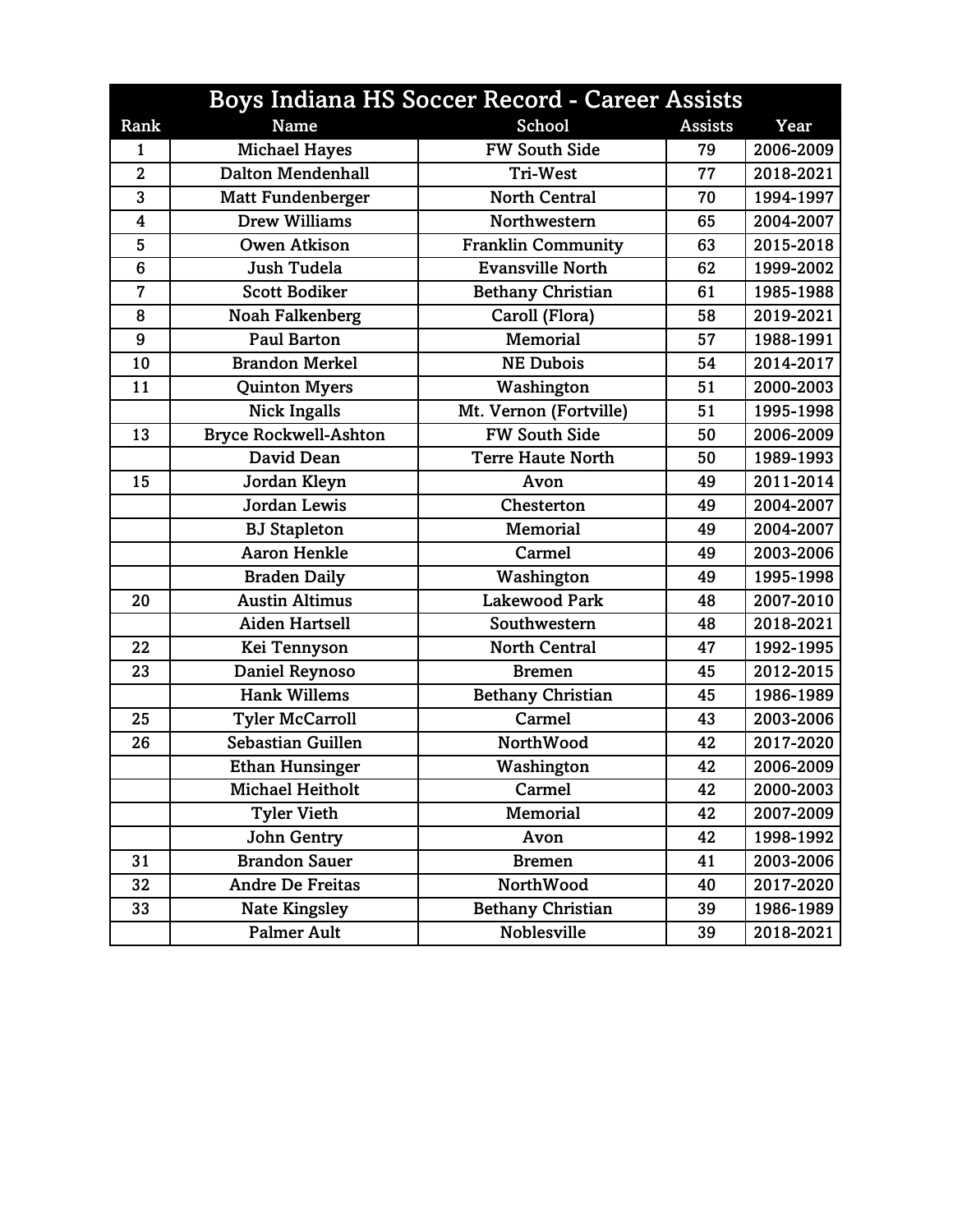| Rank           | <b>Name</b>              | School                    | <b>Assists</b> | Year |
|----------------|--------------------------|---------------------------|----------------|------|
| $\mathbf{1}$   | <b>Noah Falkenberg</b>   | Carroll (Flora)           | 34             | 2021 |
| $\overline{2}$ | <b>Michael Hayes</b>     | <b>FW South Side</b>      | 33             | 2009 |
| 3              | David Dean               | <b>Terre Haute North</b>  | 30             | 1993 |
| 4              | <b>Dalton Mendenhall</b> | <b>Tri-West</b>           | 29             | 2021 |
| 5              | <b>Nick Ingalls</b>      | Mt. Vernon (Fortville)    | 28             | 1998 |
|                | <b>Greg Davidson</b>     | <b>Bethesda Christian</b> | 28             | 1986 |
| $\overline{7}$ | <b>John Gentry</b>       | Avon                      | 27             | 1992 |
| 8              | <b>Justin Fuller</b>     | <b>Covenant Christian</b> | 26             | 2002 |
|                | <b>Tyler Vieth</b>       | <b>Memorial</b>           | 26             | 2009 |
| 10             | <b>Owen Atkison</b>      | <b>Franklin Community</b> | 25             | 2018 |
|                | <b>Nolan Sanders</b>     | <b>Northwestern</b>       | 25             | 2008 |
| 12             | <b>Michael Hayes</b>     | <b>FW South Side</b>      | 24             | 2008 |
| 13             | <b>Drew Williams</b>     | Northwestern              | 23             | 2007 |
|                | <b>Quintin Myers</b>     | Washington                | 23             | 2003 |
|                | <b>Michael Bowditch</b>  | Logansport                | 23             | 1997 |
|                | <b>Brandon Daily</b>     | Washington                | 23             | 1997 |
|                | <b>Brody DeWeese</b>     | <b>Gibson Southern</b>    | 23             | 2010 |
|                | <b>Matt Mummert</b>      | Crawfordsville            | 23             | 2010 |
|                | <b>Tyler McCarroll</b>   | Carmel                    | 23             | 2006 |
|                | <b>Scott Bodiker</b>     | <b>Bethany Christian</b>  | 23             | 1986 |
| 21             | Josh Sobleski            | <b>Park Tudor</b>         | 22             | 2010 |
|                | <b>Evan Wininger</b>     | Washington                | 22             | 2000 |
| 23             | <b>Daniel Honchell</b>   | <b>East Central</b>       | 21             | 2004 |
|                | Ray Farabaugh            | <b>Memorial</b>           | 21             | 2005 |
|                | <b>Aiden Hartsell</b>    | Southwestern              | 21             | 2020 |
|                | <b>Anick Hartsell</b>    | Southwestern              | 21             | 2021 |
|                | Dean Kapsalis            | Carmel                    | 21             | 1988 |
|                | <b>Brandon Merkel</b>    | <b>NE Dubois</b>          | 21             | 2016 |
|                | <b>Brandon Merkel</b>    | <b>NE Dubois</b>          | 21             | 2017 |
| 30             | Sebastian Guillen        | <b>NorthWood</b>          | 20             | 2020 |
|                | Jordan Kleyn             | Avon                      | 20             | 2013 |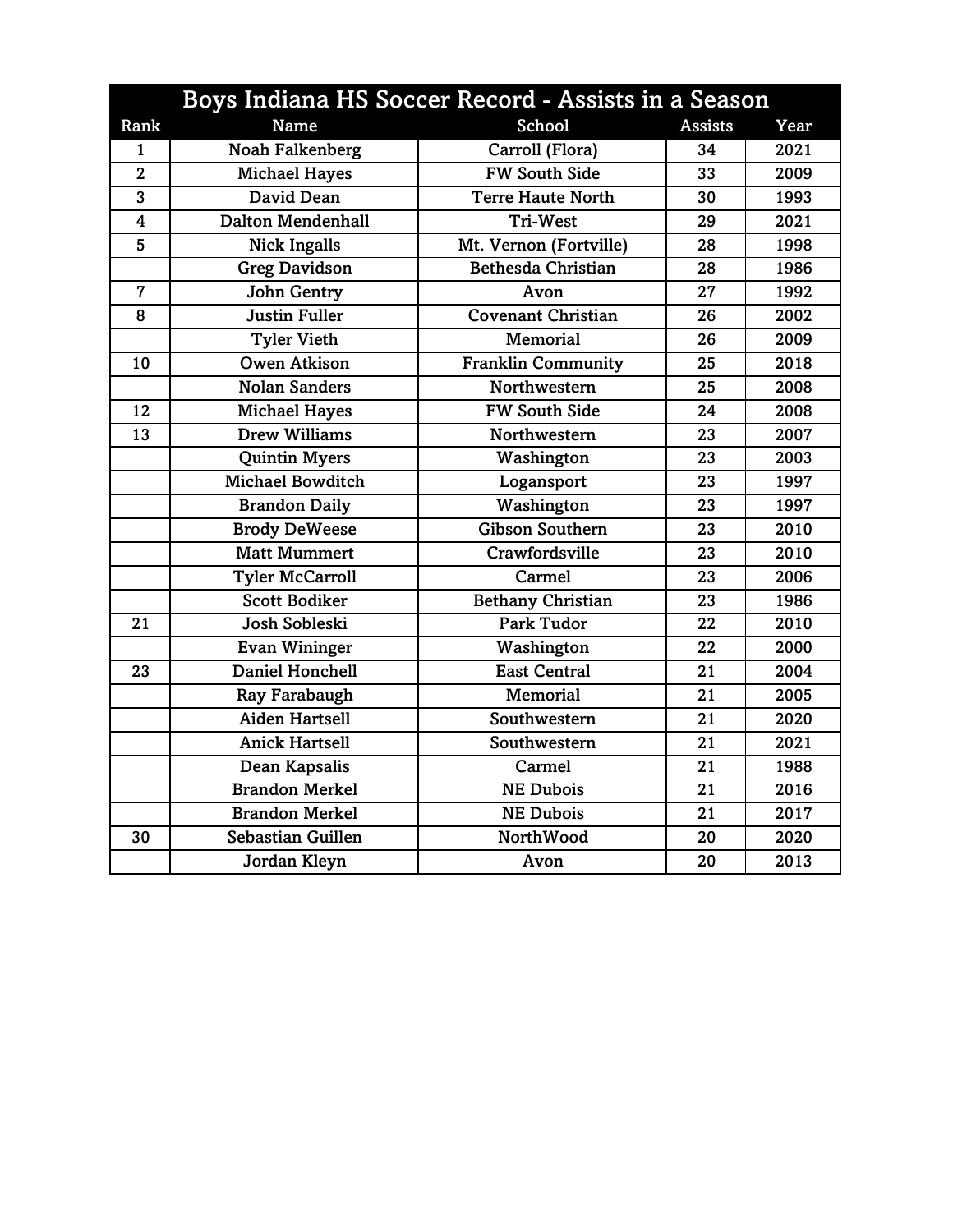|                | Girls Indiana HS Soccer Record - Career Assists |                              |                |           |  |  |
|----------------|-------------------------------------------------|------------------------------|----------------|-----------|--|--|
| Rank           | Name                                            | School                       | <b>Assists</b> | Year      |  |  |
| 1              | <b>Jenny Mann</b>                               | <b>Center Grove</b>          | 101            | 1995-1998 |  |  |
| $\overline{2}$ | Samantha Dewey                                  | <b>Triton Central</b>        | 78             | 2011-2014 |  |  |
| 3              | Kaitlyn Alexander                               | <b>FW Carroll</b>            | 73             | 2001-2004 |  |  |
|                | <b>Karsyn Cherry</b>                            | Lafayette Central Catholic   | 73             | 2018-2021 |  |  |
| 5              | Jill Sarbaugh                                   | <b>Brownsburg</b>            | 64             | 2000-2004 |  |  |
|                | <b>Molly Kruger</b>                             | Carmel                       | 64             | 2000-2003 |  |  |
| $\overline{7}$ | <b>Colina Miroff</b>                            | <b>Park Tudor</b>            | 63             | 2018-2021 |  |  |
| 8              | <b>Caroline Lutz</b>                            | Lafayette Central Catholic   | 62             | 2017-2020 |  |  |
| 9              | <b>Kylee Bennett</b>                            | Tri-West                     | 61             | 2005-2008 |  |  |
|                | <b>Hope Donald</b>                              | <b>Tri-West</b>              | 61             | 2018-2021 |  |  |
|                | <b>Megan Harrison</b>                           | <b>New Palestine</b>         | 61             | 2003-2006 |  |  |
| 12             | <b>Karen Force</b>                              | <b>Columbus East</b>         | 60             | 1996-1999 |  |  |
| 13             | <b>Rachel Dewey</b>                             | <b>Triton Central</b>        | 55             | 2014-2017 |  |  |
|                | Niki Watson                                     | <b>Center Grove</b>          | 55             | 1994-1997 |  |  |
| 15             | <b>Riley Hochstetler</b>                        | Westview                     | 53             | 2012-2015 |  |  |
|                | <b>Haley Stroup</b>                             | <b>Tri-West</b>              | 53             | 2012-2015 |  |  |
| 17             | <b>Keely Dowling</b>                            | Carmel                       | 51             | 1997-2000 |  |  |
|                | Christina Haag                                  | Sullivan                     | 51             | 2008-2011 |  |  |
| 19             | Lori Lindsey                                    | Pike                         | 50             | 1994-1997 |  |  |
| 20             | Stephanie Thompson                              | <b>Evansville Reitz</b>      | 48             | 2006-2009 |  |  |
|                | <b>Tia Tolbert</b>                              | <b>Vincennes Rivet</b>       | 48             | 2016-2019 |  |  |
| 22             | <b>Amberly O'Dell</b>                           | <b>Argos</b>                 | 45             | 2003-2006 |  |  |
| 23             | <b>Janine Anderson</b>                          | <b>Vincennes Rivet</b>       | 44             | 2016-2018 |  |  |
|                | April Osborn                                    | <b>Hamilton Southeastern</b> | 44             | 1998-2001 |  |  |
|                | <b>Brandy Tolley</b>                            | Sheridan                     | 44             | 1998-2001 |  |  |
| 26             | Katie Crump                                     | Yorktown                     | 43             | 2007-2010 |  |  |
|                | <b>Emily Butler</b>                             | <b>Center Grove</b>          | 43             | 1995-1998 |  |  |
| 28             | <b>Destiny Peshina</b>                          | <b>Bethany Christian</b>     | 42             | 2001-2003 |  |  |
| 29             | Sarah Thompson                                  | <b>Bethany Christian</b>     | 41             | 1999-2002 |  |  |
|                | Vandi Ogden                                     | <b>Hamilton Southeastern</b> | 41             | 1998-2001 |  |  |
| 31             | <b>Kate Hutzel</b>                              | Lafayette Central Catholic   | 39             | 2016-2019 |  |  |
|                | <b>Erin Riley</b>                               | Carmel                       | 39             | 1995-1998 |  |  |
| 33             | Ali Brown                                       | Carmel                       | 38             | 1999-2002 |  |  |
|                | <b>Libbie Martin</b>                            | Westview                     | 38             | 2014-2017 |  |  |
|                | <b>Rachel Summay</b>                            | <b>Hamilton Southeastern</b> | 38             | 2008-2011 |  |  |
| 36             | <b>Skyler Carpenter</b>                         | Westview                     | 36             | 2008-2011 |  |  |
|                | <b>Jess Miller</b>                              | <b>Hamilton Southeastern</b> | 36             | 2011-2014 |  |  |
|                | <b>Kelsey Christner</b>                         | Westview                     | 36             | 2007-2010 |  |  |
| 39             | <b>Sherisse Yoder</b>                           | <b>Bethany Christian</b>     | 35             | 2007-2010 |  |  |
| 40             | Kelsie Hollabaugh                               | Argos                        | 34             | 2005-2008 |  |  |
|                | Corissa Horton                                  | <b>Triton Central</b>        | 34             | 2014-2017 |  |  |
|                | <b>Tara Plank</b>                               | Bethany Christian            | 34             | 1999-2002 |  |  |
| 43             | <b>Courtney Moriarty</b>                        | <b>Hamilton Southeastern</b> | 33             | 2005-2008 |  |  |
|                | Sarah Osirich                                   | <b>Columbus North</b>        | 33             | 2004-2007 |  |  |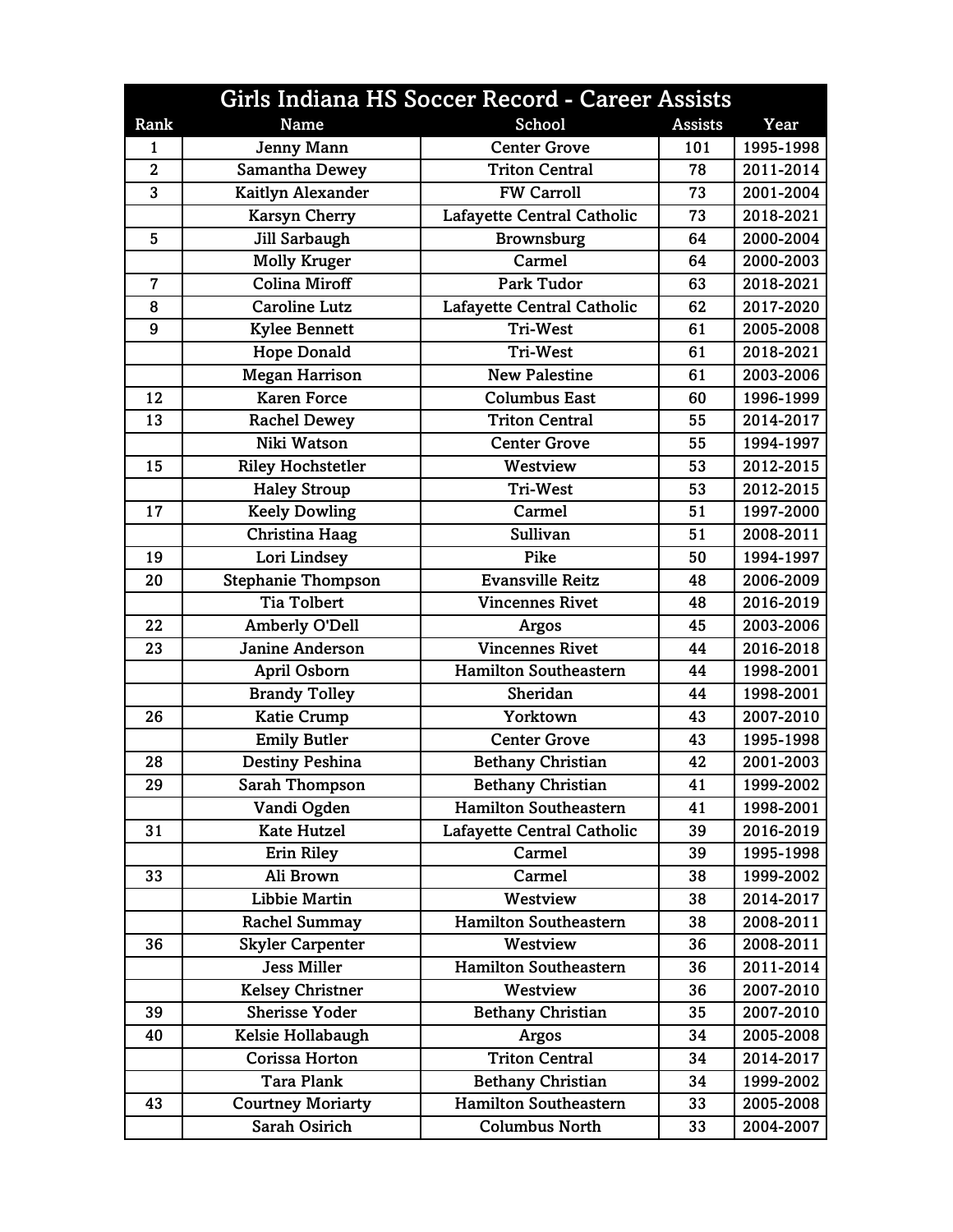|                | Girls Indiana HS Soccer Record - Assists in a Season |                                  |                |      |  |  |  |
|----------------|------------------------------------------------------|----------------------------------|----------------|------|--|--|--|
| Rank           | <b>Name</b>                                          | School                           | <b>Assists</b> | Year |  |  |  |
| 1              | <b>Colina Miroff</b>                                 | <b>Park Tudor</b>                | 32             | 2019 |  |  |  |
| $\overline{2}$ | Laura Friday                                         | Marion                           | 31             | 2010 |  |  |  |
|                | <b>Jenny Mann</b>                                    | <b>Center Grove</b>              | 31             | 1996 |  |  |  |
| 4              | <b>Rachel Dewey</b>                                  | <b>Triton Central</b>            | 30             | 2014 |  |  |  |
| 5              | <b>Caroline Lutz</b>                                 | Lafayette Central Catholic       | 29             | 2020 |  |  |  |
| 6              | <b>Samantha Dewey</b>                                | <b>Triton Central</b>            | 28             | 2014 |  |  |  |
|                | <b>Jill Sarbaugh</b>                                 | <b>Brownsburg</b>                | 28             | 2001 |  |  |  |
| 8              | <b>Jenny Mann</b>                                    | <b>Center Grove</b>              | 27             | 1997 |  |  |  |
| 9              | <b>Samantha Dewey</b>                                | <b>Triton Central</b>            | 26             | 2012 |  |  |  |
| 10             | <b>Sarah Killion</b>                                 | <b>Bishop Dwenger</b>            | 25             | 2008 |  |  |  |
| 11             | <b>Karsyn Cherry</b>                                 | Lafayette Central Catholic       | 24             | 2020 |  |  |  |
|                | <b>Molly Kruger</b>                                  | Carmel                           | 24             | 2002 |  |  |  |
| 13             | <b>Ann Zerfas</b>                                    | <b>Bloomington North</b>         | 23             | 2010 |  |  |  |
|                | <b>Hope Donald</b>                                   | <b>Tri-West</b>                  | 23             | 2020 |  |  |  |
|                | <b>Laura Leffers</b>                                 | <b>Bishop Dwenger</b>            | 23             | 2004 |  |  |  |
|                | <b>Alyssa Merrick</b>                                | <b>New Palestine</b>             | 23             | 2005 |  |  |  |
| 17             | <b>Kaitlyn Alexander</b>                             | <b>FW Carroll</b>                | 22             | 2004 |  |  |  |
|                | <b>Kylee Bennett</b>                                 | <b>Tri-West</b>                  | 22             | 2008 |  |  |  |
|                | <b>Keely Dowling</b>                                 | Carmel                           | 22             | 1997 |  |  |  |
|                | Kenna Kirby                                          | <b>Tri-West</b>                  | 22             | 2019 |  |  |  |
| 21             | Sierra Bryant                                        | Washington                       | 21             | 2010 |  |  |  |
|                | <b>Charlotte Grant</b>                               | <b>Oldenburg Academy</b>         | 21             | 2006 |  |  |  |
|                | <b>Meghan Partenheimer</b>                           | <b>Center Grove</b>              | 21             | 1995 |  |  |  |
|                | <b>Haley Stroup</b>                                  | <b>Tri-West</b>                  | 21             | 2015 |  |  |  |
|                | Sarah Thompson                                       | <b>Bethany Christian</b>         | 21             | 2001 |  |  |  |
| 26             | <b>Blythe Brinson</b>                                | Carmel                           | 20             | 1990 |  |  |  |
|                | <b>Karsyn Cherry</b>                                 | Lafayette Central Catholic       | 20             | 2019 |  |  |  |
|                | <b>Katie Crump</b>                                   | Yorktown                         | 20             | 2010 |  |  |  |
|                | <b>Riley Hochstetler</b>                             | Westview                         | 20             | 2015 |  |  |  |
|                | <b>Sarah Killion</b>                                 | <b>Bishop Dwenger</b>            | 20             | 2010 |  |  |  |
|                | <b>Caroline Lutz</b>                                 | Lafayette Central Catholic       | 20             | 2019 |  |  |  |
| 32             | Alyssa Kulhanek                                      | <b>Covenant Christian (Ind.)</b> | 19             | 2010 |  |  |  |
|                | <b>Stephanie Thompson</b>                            | <b>Evansville Reitz</b>          | 19             | 2009 |  |  |  |
|                | Kara Marcum                                          | <b>Evansville Reitz</b>          | 19             | 2002 |  |  |  |
|                | Lauren Joray                                         | <b>New Palestine</b>             | 19             | 2010 |  |  |  |
|                | Alyssa Kuhlhanek                                     | Covenant Christian (Ind.)        | 19             | 2010 |  |  |  |
|                | <b>Jenny Mann</b>                                    | <b>Center Grove</b>              | 19             | 1995 |  |  |  |
| 38             | <b>Samantha Dewey</b>                                | <b>Triton Central</b>            | 18             | 2013 |  |  |  |
|                | <b>Libbie Martin</b>                                 | Westview                         | 18             | 2015 |  |  |  |
|                | <b>Mackenzie Reynolds</b>                            | <b>Evansville Memorial</b>       | 18             | 2010 |  |  |  |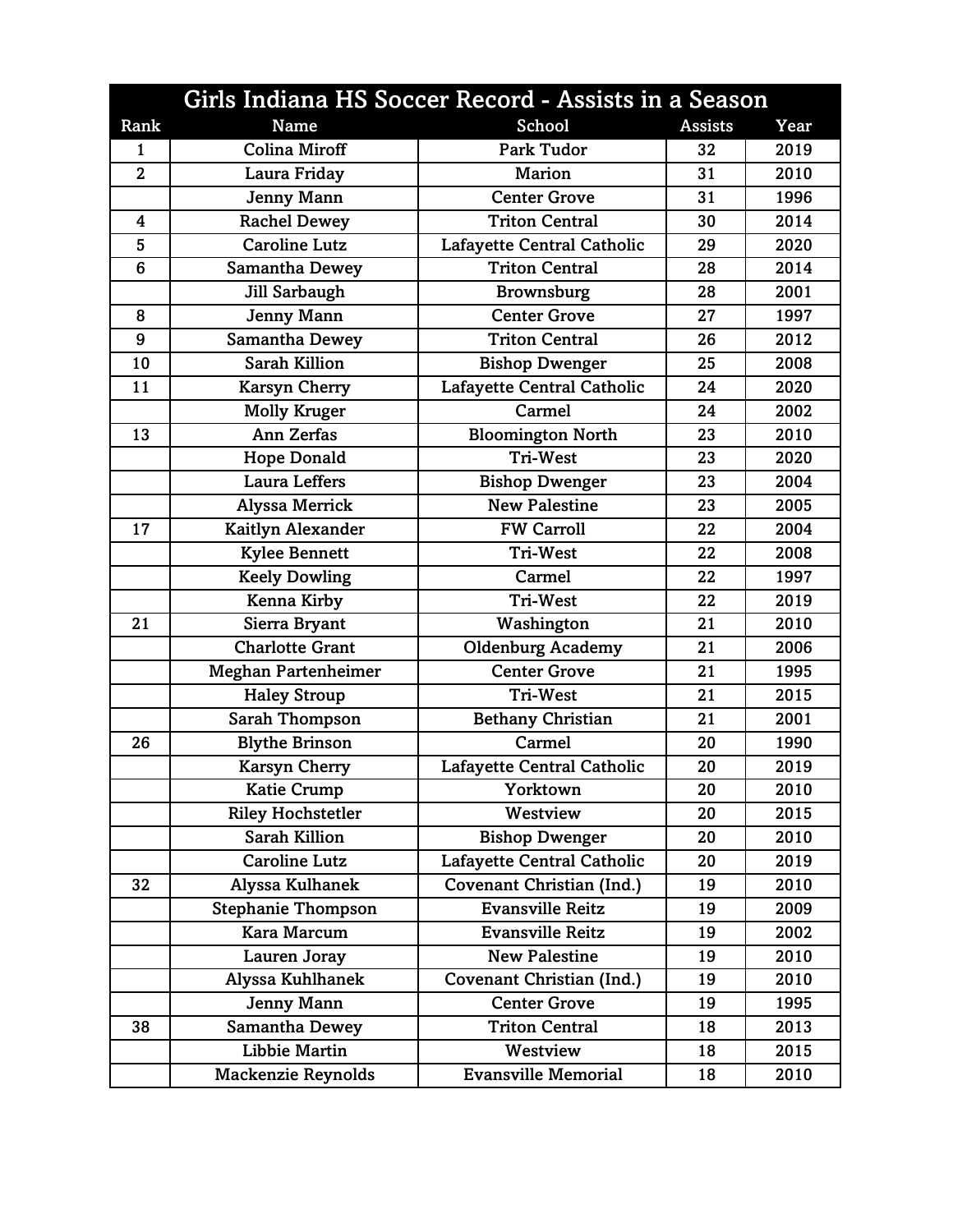|                | <b>Boys Indiana HS Soccer Record - Goalie Career Shutouts</b> |                           |                 |           |  |  |
|----------------|---------------------------------------------------------------|---------------------------|-----------------|-----------|--|--|
| Rank           | Name                                                          | School                    | <b>Shutouts</b> | Years     |  |  |
| 1              | <b>Justin Smith</b>                                           | Washington                | 42              | 2001-2004 |  |  |
| $\overline{2}$ | <b>Aaron Hanlon</b>                                           | <b>Covenant Christian</b> | 41              | 2001-2004 |  |  |
|                | <b>Ben Anderson</b>                                           | <b>North Central</b>      | 41              | 1993-1994 |  |  |
| 4              | <b>Justin Hanford</b>                                         | Homestead                 | 36              | 2006-2008 |  |  |
| 5              | <b>Tyler Shanahan</b>                                         | Avon                      | 35              | 2012-2015 |  |  |
| 6              | <b>Michael Knitter</b>                                        | <b>FW Carroll</b>         | 31              | 2000-2003 |  |  |
|                | <b>Zach Roberts</b>                                           | <b>Columbus East</b>      | 31              | 2016-2019 |  |  |
| 8              | <b>Chris Munroe</b>                                           | <b>North Central</b>      | 30              | 2001-2002 |  |  |
|                | <b>Chris Maloney</b>                                          | Avon                      | 30              | 2007-2010 |  |  |
|                | <b>Aaron Kincaid</b>                                          | Mt. Vernon (Fortville)    | 30              | 1996-1998 |  |  |
| 11             | <b>Matt Schlake</b>                                           | Carmel                    | 29              | 1999-2001 |  |  |
| 12             | <b>Chase Taylor</b>                                           | Washington                | 27              | 2004-2007 |  |  |
|                | John Crouch                                                   | Washington                | 27              | 1997-2000 |  |  |
| 14             | Gabe Ingle                                                    | Noblesville               | 26              | 2019-2021 |  |  |
| 15             | <b>Ben Dunham</b>                                             | Avon                      | 24              | 2004-2007 |  |  |
|                | <b>Alex Malone</b>                                            | <b>Bremen</b>             | 24              | 2002-2005 |  |  |
| 17             | Saed Ababtawi                                                 | Canterbury                | 23              | 2019-2021 |  |  |
|                | <b>Alex Mannen</b>                                            | Chesterton                | 23              | 2006-2007 |  |  |
| 19             | <b>Austin Adams</b>                                           | <b>Bremen</b>             | 22              | 2011-2013 |  |  |
| 20             | <b>Chris Jones</b>                                            | Avon                      | 21              | 2008-2011 |  |  |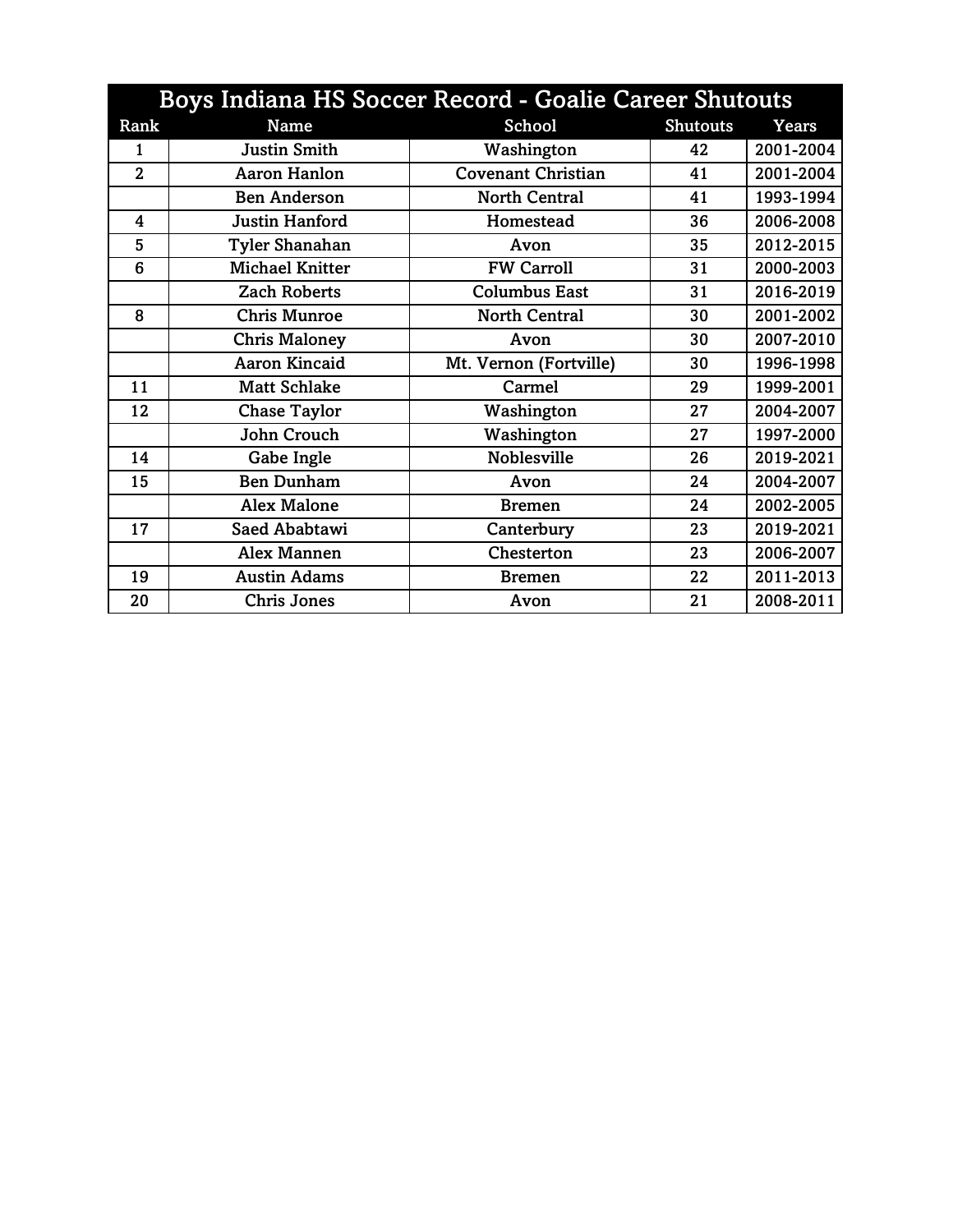|                | Boys Indiana HS Soccer Record - Goalie Season Shutouts |                         |                 |      |
|----------------|--------------------------------------------------------|-------------------------|-----------------|------|
| Rank           | Name                                                   | School                  | <b>Shutouts</b> | Year |
| $\mathbf{1}$   | <b>Ben Anderson</b>                                    | <b>North Central</b>    | 24              | 1993 |
| $\overline{2}$ | Sam Allen                                              | Zionsville              | 17              | 2018 |
|                | <b>Ben Anderson</b>                                    | <b>North Central</b>    | 17              | 1994 |
|                | David Johnson                                          | Warsaw                  | 17              | 2010 |
|                | <b>Zach Karr</b>                                       | Carmel                  | 17              | 2006 |
| 6              | <b>Jason Hart</b>                                      | Carmel                  | 16              | 1996 |
|                | Gabe Ingle                                             | <b>Noblesville</b>      | 16              | 2021 |
|                | <b>Chris Munroe</b>                                    | <b>North Central</b>    | 16              | 2002 |
|                | <b>Brett Northcutt</b>                                 | <b>North Central</b>    | 16              | 1997 |
| 10             | <b>Jeremy Bross</b>                                    | <b>East Central</b>     | 15              | 2004 |
|                | Cody Chapman                                           | Washington              | 15              | 2010 |
|                | <b>Chris Jones</b>                                     | Avon                    | 15              | 2011 |
| 13             | <b>Brett Esselburn</b>                                 | <b>FW Carroll</b>       | 14              | 1996 |
|                | <b>Tyler Shanahan</b>                                  | Avon                    | 14              | 2013 |
|                | <b>Kyle Willis</b>                                     | <b>Hamilton Heights</b> | 14              | 2007 |
| 16             | <b>Chadd Gregory</b>                                   | Washington              | 13              | 1995 |
|                | Nathan Livengood                                       | Mt. Vernon (Fortville)  | 13              | 2010 |
|                | <b>Alex Malone</b>                                     | <b>Bremen</b>           | 13              | 2005 |
|                | <b>Kevin Smith</b>                                     | Washington              | 13              | 1997 |
|                | <b>Josh Thurston</b>                                   | Washington              | 13              | 1994 |
| 21             | Jon Christensen                                        | Chesterton              | 12              | 2001 |
|                | <b>Alex Mannen</b>                                     | Chesterton              | 12              | 2007 |
|                | <b>Tyler March</b>                                     | <b>Fishers</b>          | 12              | 2021 |
|                | <b>Gavin Raff</b>                                      | Zionsville              | 12              | 2019 |
|                | <b>Tyler Shanahan</b>                                  | Avon                    | 12              | 2014 |
| 26             | <b>Saed Ababtawi</b>                                   | Canterbury              | 11              | 2021 |
|                | <b>Austin Adams</b>                                    | <b>Bremen</b>           | 11              | 2012 |
|                | <b>Chris Maloney</b>                                   | Avon                    | 11              | 2010 |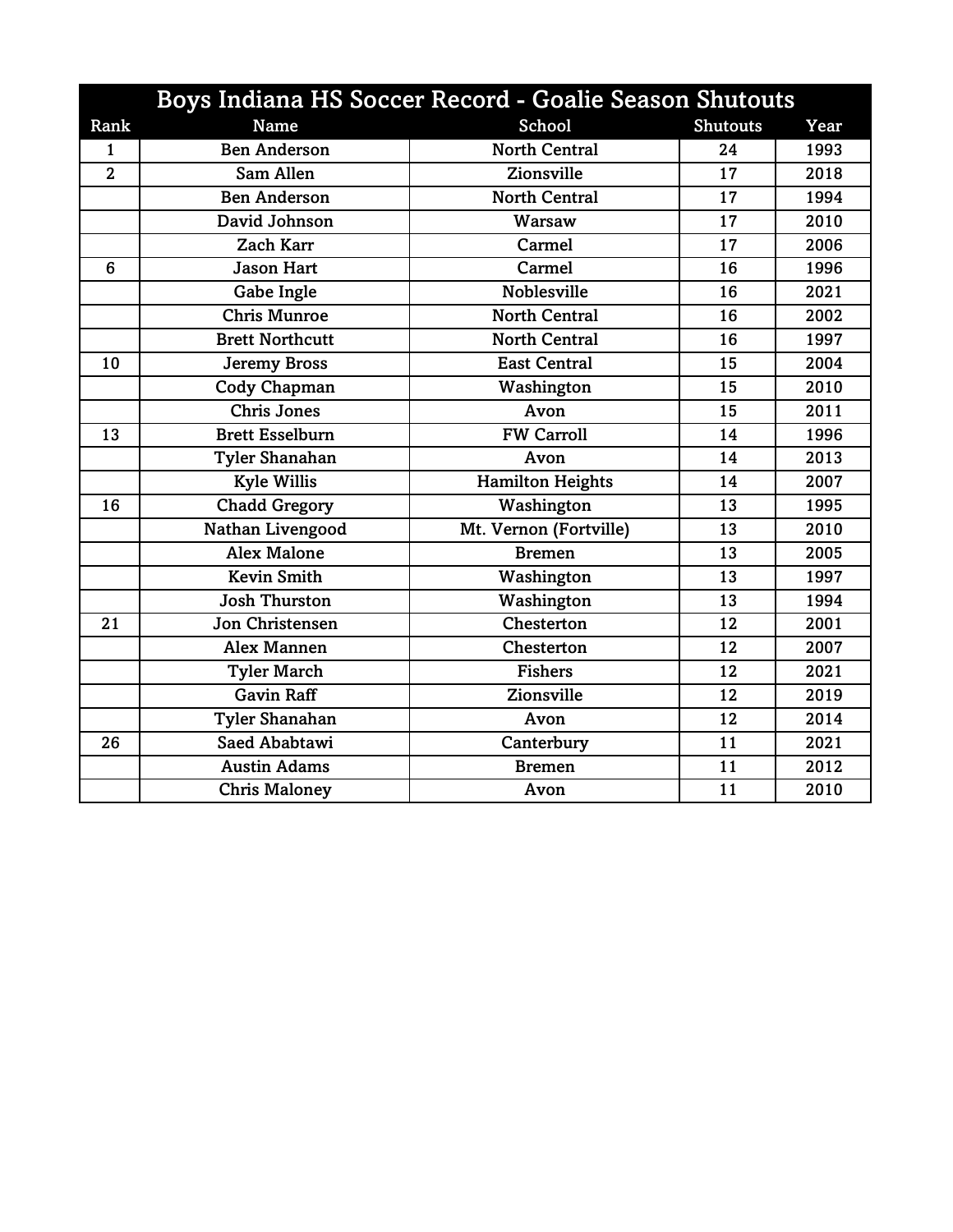|                 | Girls Indiana HS Soccer Record - Goalie Career Shutouts                        |                                            |                 |           |  |  |
|-----------------|--------------------------------------------------------------------------------|--------------------------------------------|-----------------|-----------|--|--|
| Rank            | <b>Name</b>                                                                    | School                                     | <b>Shutouts</b> | Years     |  |  |
| $\mathbf{1}$    | Grace St. Claire                                                               | Westview                                   | 39              | 2013-2016 |  |  |
| $\overline{2}$  | <b>Stacey DePriest</b>                                                         | <b>Hamilton Southeastern</b>               | 38              | 2008-2011 |  |  |
| 3               | <b>Lucy Furqueron</b>                                                          | <b>Park Tudor</b>                          | 34              | 2019-2021 |  |  |
| 4               | <b>Molly Niehaus</b>                                                           | <b>Vincennes Rivet</b>                     | 28              | 2016-2018 |  |  |
| 5               | <b>Taylor Berry</b>                                                            | <b>Triton Central</b>                      | 26              |           |  |  |
| $6\phantom{1}6$ | Morgan Rinkema                                                                 | Highland                                   | 25              | 2015-2018 |  |  |
| $\overline{7}$  | Stephanie Hochstetler                                                          | Westview                                   | 21              | 2009-2012 |  |  |
|                 |                                                                                |                                            |                 |           |  |  |
|                 |                                                                                |                                            |                 |           |  |  |
|                 |                                                                                |                                            |                 |           |  |  |
|                 |                                                                                |                                            |                 |           |  |  |
|                 |                                                                                |                                            |                 |           |  |  |
|                 |                                                                                |                                            |                 |           |  |  |
|                 |                                                                                |                                            |                 |           |  |  |
|                 |                                                                                |                                            |                 |           |  |  |
|                 |                                                                                |                                            |                 |           |  |  |
|                 |                                                                                |                                            |                 |           |  |  |
|                 |                                                                                |                                            |                 |           |  |  |
|                 | Other statistics for this record are currently unknown. Please communicate any |                                            |                 |           |  |  |
|                 |                                                                                | girl that had at least 20 career shutouts. |                 |           |  |  |
|                 |                                                                                |                                            |                 |           |  |  |
|                 |                                                                                |                                            |                 |           |  |  |
|                 |                                                                                |                                            |                 |           |  |  |
|                 |                                                                                |                                            |                 |           |  |  |
|                 |                                                                                |                                            |                 |           |  |  |
|                 |                                                                                |                                            |                 |           |  |  |
|                 |                                                                                |                                            |                 |           |  |  |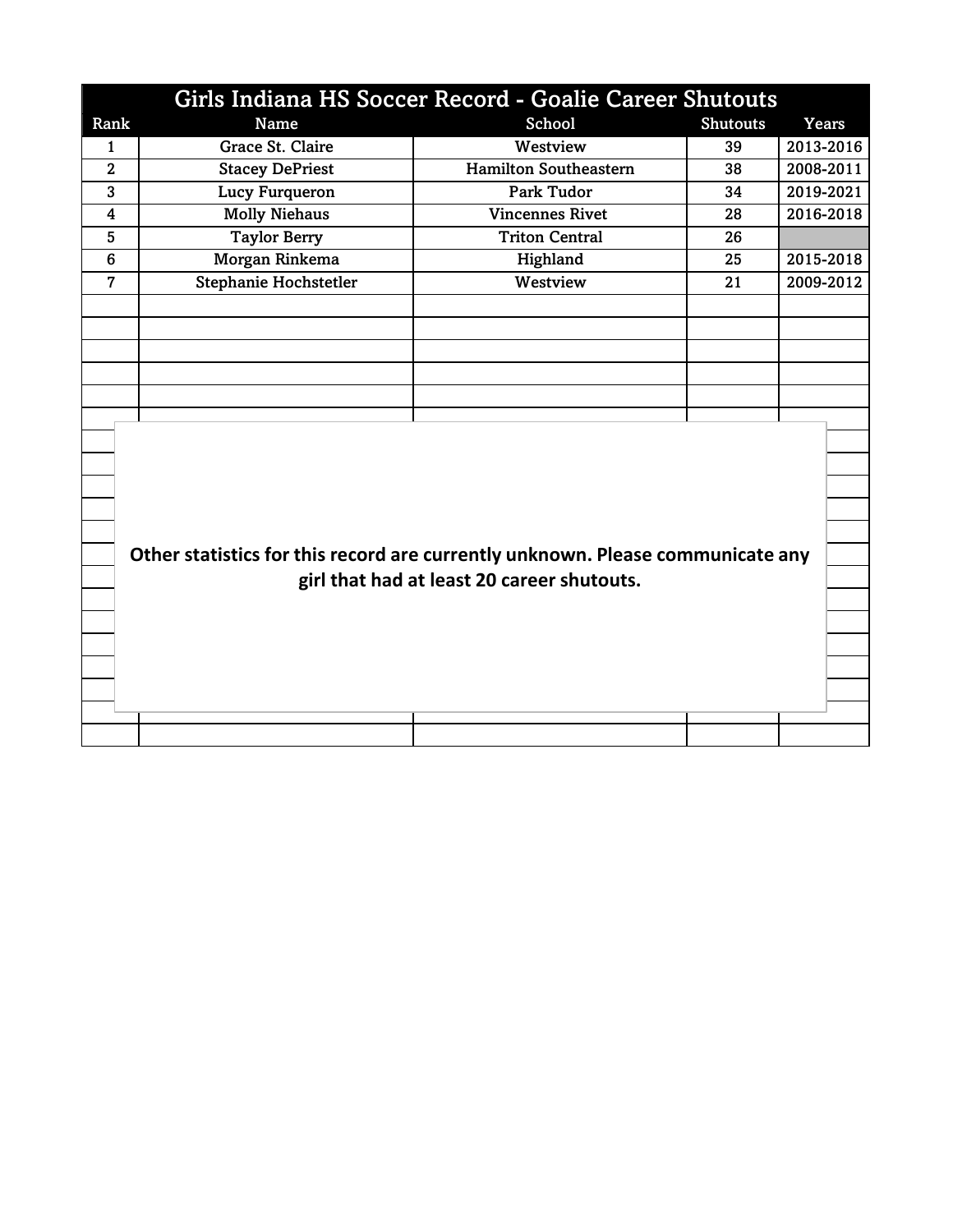|                | Girls Indiana HS Soccer Record - Goalie Season Shutouts |                              |                 |      |  |
|----------------|---------------------------------------------------------|------------------------------|-----------------|------|--|
| Rank           | <b>Name</b>                                             | School                       | <b>Shutouts</b> | Year |  |
| 1              | <b>Katie Karlander</b>                                  | Carmel                       | 22              | 1997 |  |
| $\overline{2}$ | Cara Fitzgerald                                         | Cathedral                    | 17              | 2009 |  |
|                | <b>Blair Jones</b>                                      | <b>Bishop Dwenger</b>        | 17              | 2003 |  |
| 4              | <b>Holly Hilton</b>                                     | <b>New Palestine</b>         | 15              | 2009 |  |
|                | <b>Stacey DePriest</b>                                  | <b>Hamilton Southeastern</b> | 15              | 2011 |  |
| 6              | <b>Kaytlynn Coulter</b>                                 | Northridge                   | 14              | 2009 |  |
|                | <b>Lucy Furqueron</b>                                   | <b>Park Tudor</b>            | 14              | 2020 |  |
|                | <b>Kristin Haseley</b>                                  | Zionsville                   | 14              | 2009 |  |
| 9              | <b>Beth Reed</b>                                        | <b>Bishop Chatard</b>        | 13              | 2005 |  |
|                | <b>Melissa Gingerich</b>                                | <b>Bethany Christian</b>     | 13              | 2003 |  |
| 11             | <b>Olivia Drake</b>                                     | <b>Guerin Catholic</b>       | 12              | 2010 |  |
|                | <b>Skyler Reed</b>                                      | <b>FW Carroll</b>            | 12              | 2010 |  |
|                | Grace St. Clair                                         | Westview                     | 12              | 2016 |  |
|                | Grace St. Clair                                         | Westview                     | 12              | 2013 |  |
| 15             | <b>Halle Friehofer</b>                                  | <b>Brebeuf Jesuit</b>        | 11              | 2010 |  |
|                | <b>Lucy Furqueron</b>                                   | <b>Park Tudor</b>            | 11              | 2021 |  |
|                | Stephanie Hochstetler                                   | Westview                     | 11              | 2010 |  |
|                | <b>Natalie Wilkinson</b>                                | <b>Hamilton Southeastern</b> | 11              | 2015 |  |
| 19             | <b>Stacey DePriest</b>                                  | <b>Hamilton Southeastern</b> | 10              | 2010 |  |
|                | <b>Rosario Doriott</b>                                  | <b>Hamilton Southeastern</b> | 10              | 2000 |  |
|                | <b>Stephanie Hochstetler</b>                            | Westview                     | 10              | 2009 |  |
|                | <b>Molly Niehaus</b>                                    | <b>Vincennes Rivet</b>       | 10              | 2018 |  |
|                | Morgan Rinkema                                          | Highland                     | 10              | 2018 |  |
|                | Sarah Webster                                           | <b>Hamilton Southeastern</b> | 10              | 1999 |  |
|                | <b>Emily Willman</b>                                    | <b>Blackford</b>             | 10              | 2010 |  |
|                | <b>Karly Wolfe</b>                                      | Highland                     | 10              | 2010 |  |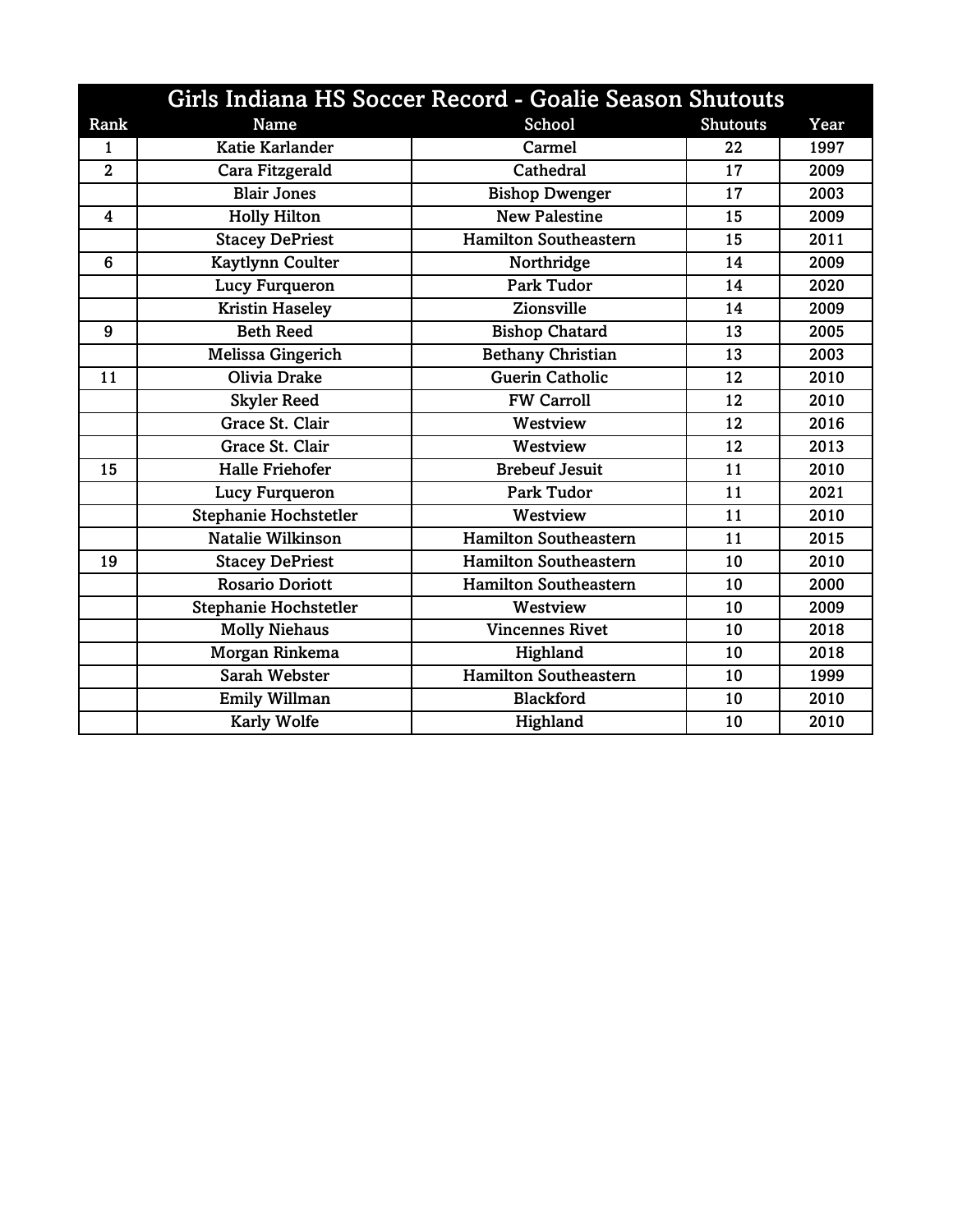| Boys Indiana HS Soccer Record - Goalie Career GAA (min 2000 minutes) |                        |                        |            |           |
|----------------------------------------------------------------------|------------------------|------------------------|------------|-----------|
| Rank                                                                 | Name                   | School                 | <b>GAA</b> | Years     |
| 1                                                                    | <b>Ben Anderson</b>    | <b>North Central</b>   | 0.150      | 1993-1994 |
| $\mathbf{2}$                                                         | Dayton Jennings        | <b>Noblesville</b>     | 0.431      | 2008-2011 |
| 3                                                                    | <b>Kevin Smith</b>     | Washington             | 0.461      | 1994-1997 |
| 4                                                                    | Gabe Ingle             | <b>Noblesville</b>     | 0.512      | 2019-2021 |
| 5                                                                    | <b>Justin Smith</b>    | Washington             | 0.561      | 2001-2004 |
| 6                                                                    | Cody Chapman           | Washington             | 0.589      | 2008-2010 |
| 7                                                                    | <b>Tyler Shanahan</b>  | Avon                   | 0.600      | 2012-2015 |
| 8                                                                    | <b>Tyler March</b>     | Fishers                | 0.603      | 2018-2021 |
| 9                                                                    | Chris Jones            | Avon                   | 0.620      | 2008-2011 |
| 10                                                                   | <b>Chris Maloney</b>   | Avon                   | 0.639      | 2007-2010 |
|                                                                      | <b>Kyle Parker</b>     | Greencastle            | 0.639      | 2009-2010 |
| 12                                                                   | Aaron Kincaid          | Mt. Vernon (Fortville) | 0.652      | 1997-1998 |
| 13                                                                   | <b>Brett Esselburn</b> | <b>FW Carroll</b>      | 0.743      | 1995-1997 |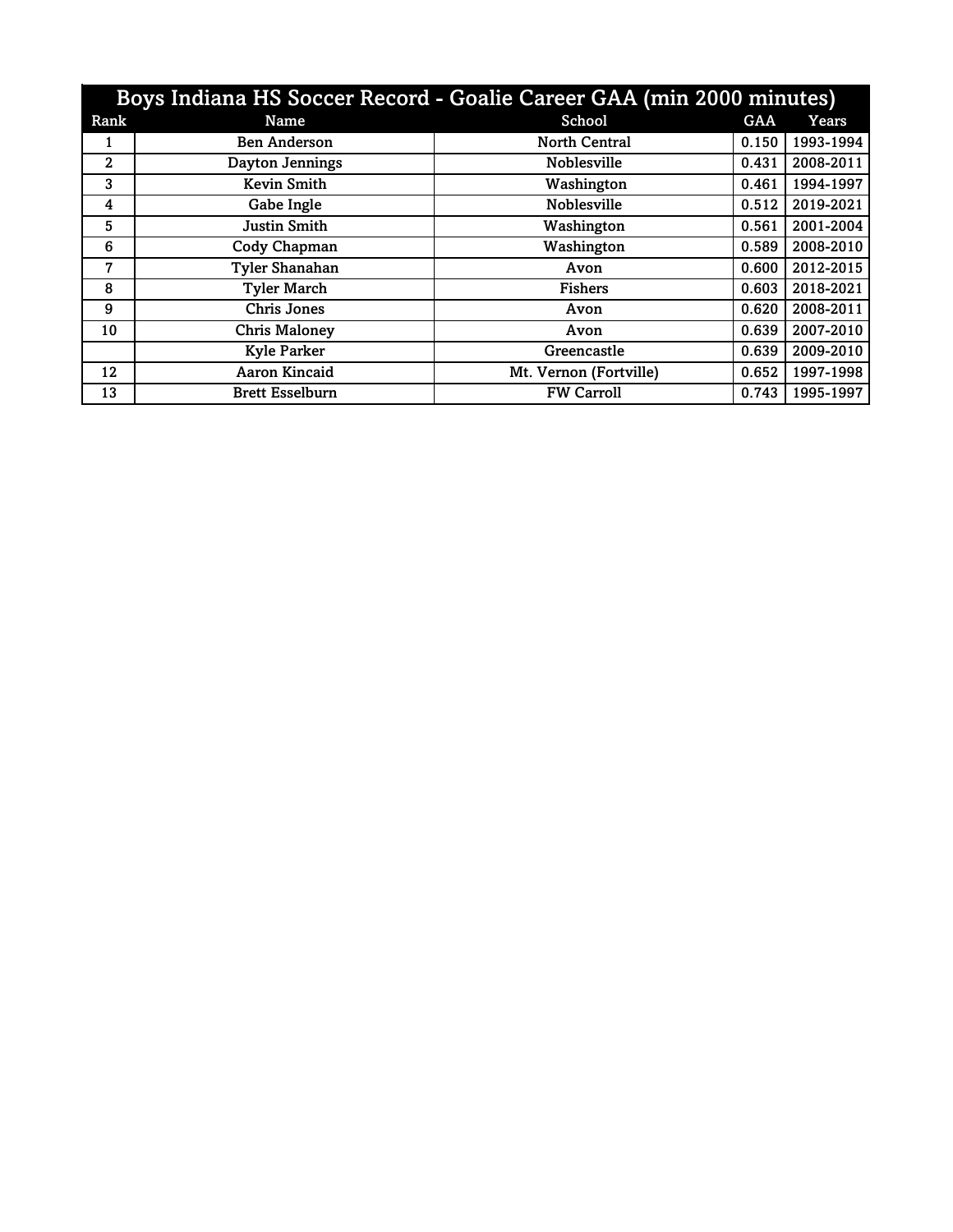| Boys Indiana HS Soccer Record - Goalie Season GAA (min 800 minutes) |                        |                          |       |      |
|---------------------------------------------------------------------|------------------------|--------------------------|-------|------|
| Rank                                                                | Name                   | School                   | GAA   | Year |
| 1                                                                   | <b>Ben Anderson</b>    | <b>North Central</b>     | 0.111 | 1993 |
| $\overline{2}$                                                      | Zach Karr              | Carmel                   | 0.171 | 2006 |
| 3                                                                   | <b>Ben Anderson</b>    | <b>North Central</b>     | 0.189 | 1994 |
| 4                                                                   | <b>Josh Thurston</b>   | Washington               | 0.239 | 1994 |
| 5                                                                   | <b>Dayton Jennings</b> | <b>Noblesville</b>       | 0.253 | 2010 |
| $\bf 6$                                                             | <b>Kevin Smith</b>     | Washington               | 0.337 | 1995 |
| $\overline{7}$                                                      | <b>Brett Esselburn</b> | <b>FW Carroll</b>        | 0.347 | 1996 |
| 8                                                                   | David Johnson          | Warsaw                   | 0.432 | 2010 |
| 9                                                                   | Cody Chapman           | Washington               | 0.436 | 2008 |
| 10                                                                  | <b>Austin Adams</b>    | <b>Bremen</b>            | 0.440 | 2012 |
| 11                                                                  | <b>Steve Schmidt</b>   | <b>Terre Haute North</b> | 0.463 | 1993 |
| 12                                                                  | <b>Tyler March</b>     | <b>Fishers</b>           | 0.467 | 2021 |
| 13                                                                  | Sam Allen              | Zionsville               | 0.468 | 2018 |
| 14                                                                  | Gabe Ingle             | Noblesville              | 0.481 | 2021 |
| 15                                                                  | Saed Ababtawi          | Canterbury               | 0.531 | 2021 |
| 16                                                                  | Cody Chapman           | Washington               | 0.543 | 2010 |
| 17                                                                  | <b>Alex Mannen</b>     | Chesterton               | 0.546 | 2006 |
| 18                                                                  | <b>Tyler Shanahan</b>  | Avon                     | 0.555 | 2013 |
| 19                                                                  | <b>Chris Jones</b>     | Avon                     | 0.571 | 2011 |
| 20                                                                  | <b>Aaron Kincaid</b>   | Mt. Vernon (Fortville)   | 0.574 | 1997 |
| 21                                                                  | <b>Kyle Parker</b>     | Greencastle              | 0.603 | 2010 |
| 22                                                                  | <b>Chris Maloney</b>   | Avon                     | 0.616 | 2009 |
| 23                                                                  | Chris Maloney          | Avon                     | 0.617 | 2008 |
| 24                                                                  | <b>Jeff Yoder</b>      | <b>Bethany Christian</b> | 0.624 | 2009 |
| 25                                                                  | Joe Hollingsworth      | Sheridan                 | 0.647 | 2009 |
| 26                                                                  | <b>Treny Bailey</b>    | <b>Jay County</b>        | 0.657 | 2003 |
| 27                                                                  | <b>Alex Dickman</b>    | Cathedral                | 0.673 | 2010 |
| 28                                                                  | <b>Gavin Raff</b>      | Zionsville               | 0.675 | 2019 |
| 29                                                                  | <b>Chris Maloney</b>   | Avon                     | 0.686 | 2010 |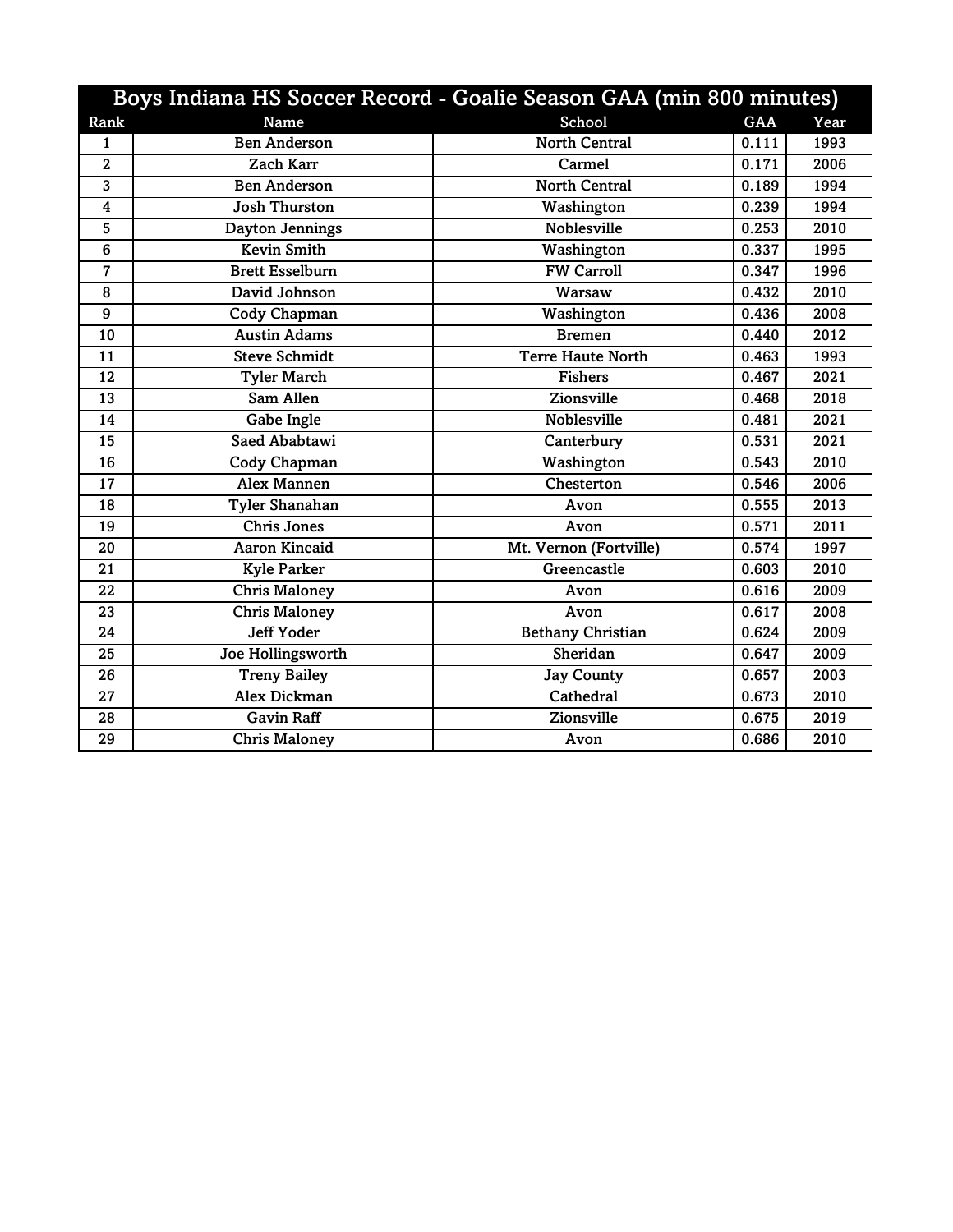|      | Girls Indiana HS Soccer Record - Goalie Career GAA (min 2000 minutes)                                                                                            |        |     |       |  |  |  |
|------|------------------------------------------------------------------------------------------------------------------------------------------------------------------|--------|-----|-------|--|--|--|
| Rank | Name                                                                                                                                                             | School | GAA | Years |  |  |  |
|      |                                                                                                                                                                  |        |     |       |  |  |  |
|      |                                                                                                                                                                  |        |     |       |  |  |  |
|      |                                                                                                                                                                  |        |     |       |  |  |  |
|      |                                                                                                                                                                  |        |     |       |  |  |  |
|      |                                                                                                                                                                  |        |     |       |  |  |  |
|      |                                                                                                                                                                  |        |     |       |  |  |  |
|      |                                                                                                                                                                  |        |     |       |  |  |  |
|      |                                                                                                                                                                  |        |     |       |  |  |  |
|      |                                                                                                                                                                  |        |     |       |  |  |  |
|      |                                                                                                                                                                  |        |     |       |  |  |  |
|      |                                                                                                                                                                  |        |     |       |  |  |  |
|      |                                                                                                                                                                  |        |     |       |  |  |  |
|      | Statistics for this record are currently unknown. Please communicate any girl that had<br>below a .800 GAA for a career where they played at least 2000 minutes. |        |     |       |  |  |  |
|      |                                                                                                                                                                  |        |     |       |  |  |  |
|      |                                                                                                                                                                  |        |     |       |  |  |  |
|      |                                                                                                                                                                  |        |     |       |  |  |  |
|      |                                                                                                                                                                  |        |     |       |  |  |  |
|      |                                                                                                                                                                  |        |     |       |  |  |  |
|      |                                                                                                                                                                  |        |     |       |  |  |  |
|      |                                                                                                                                                                  |        |     |       |  |  |  |
|      |                                                                                                                                                                  |        |     |       |  |  |  |
|      |                                                                                                                                                                  |        |     |       |  |  |  |
|      |                                                                                                                                                                  |        |     |       |  |  |  |
|      |                                                                                                                                                                  |        |     |       |  |  |  |
|      |                                                                                                                                                                  |        |     |       |  |  |  |